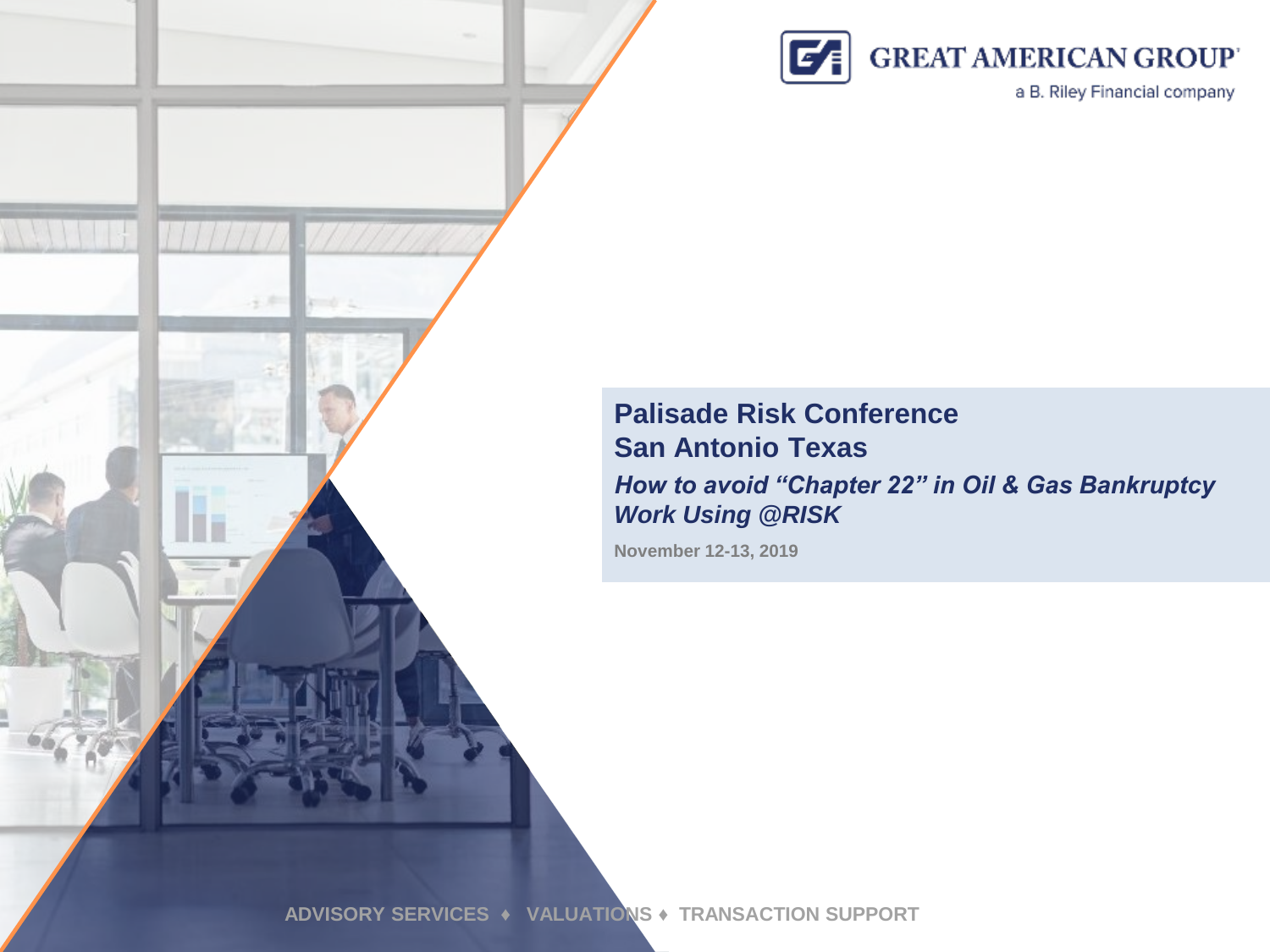# **Overview**

- Commodity price volatility typically is very high; since 1986 the standard WTI contract has seen an average annual price volatility of just under 40%.
- This makes restructuring work that much more difficult, because modeling a company going through a workout with top-line revenue driven by oil and gas prices is very challenging.
- The "Shale Revolution" has brought very steep decline curves to the forefront.
- **Bankruptcy work in this busines** • Bankruptcy work in this business needs to be done differently to account for these unique elements.
- The assumptions that drive the cash flow models used to restructure an oil company in distress should always be simulated.

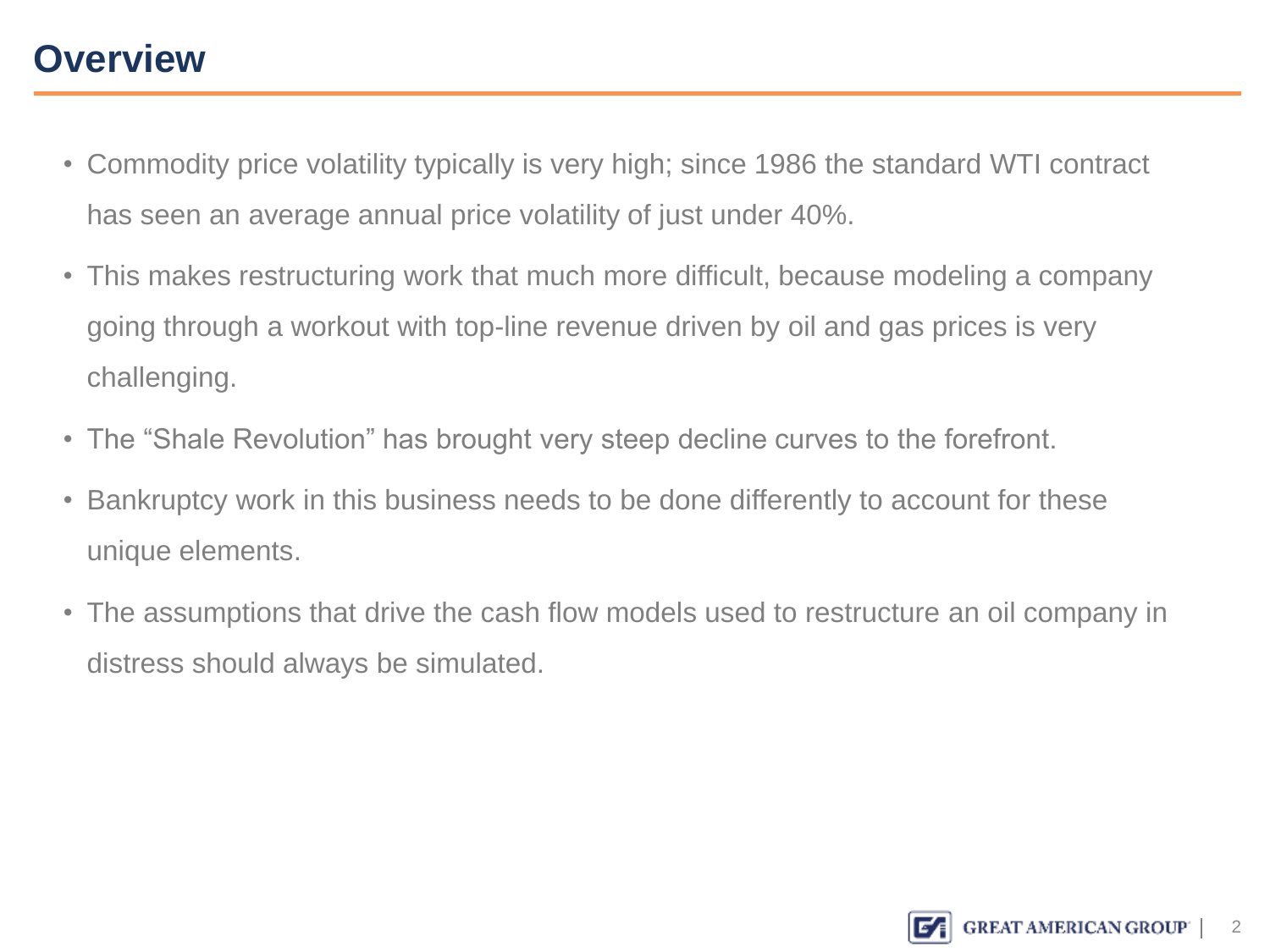# **"Chapter 22"**

- "Chapter 22" is a non-technical term that refers to a company that files for bankruptcy a second time, after just 2-3 years.
- It is a growing phenomenon here in the Texas Energy Market, and its root cause can be traced to a failure to restructure the company properly the first time.
- Given the often-extreme volatility that we see with oil, natural gas, and natural gas liquids prices, this kind of work should be done using probabilistic models.
- **Specifically, Monte Carlo Simul<br>structures that cap endure sever** • Specifically, Monte Carlo Simulation using @RISK results in far better post-bankruptcy structures that can endure severe price movements.
- These techniques help the companies, lawyers, and bankers to avoid over levering the company a second time.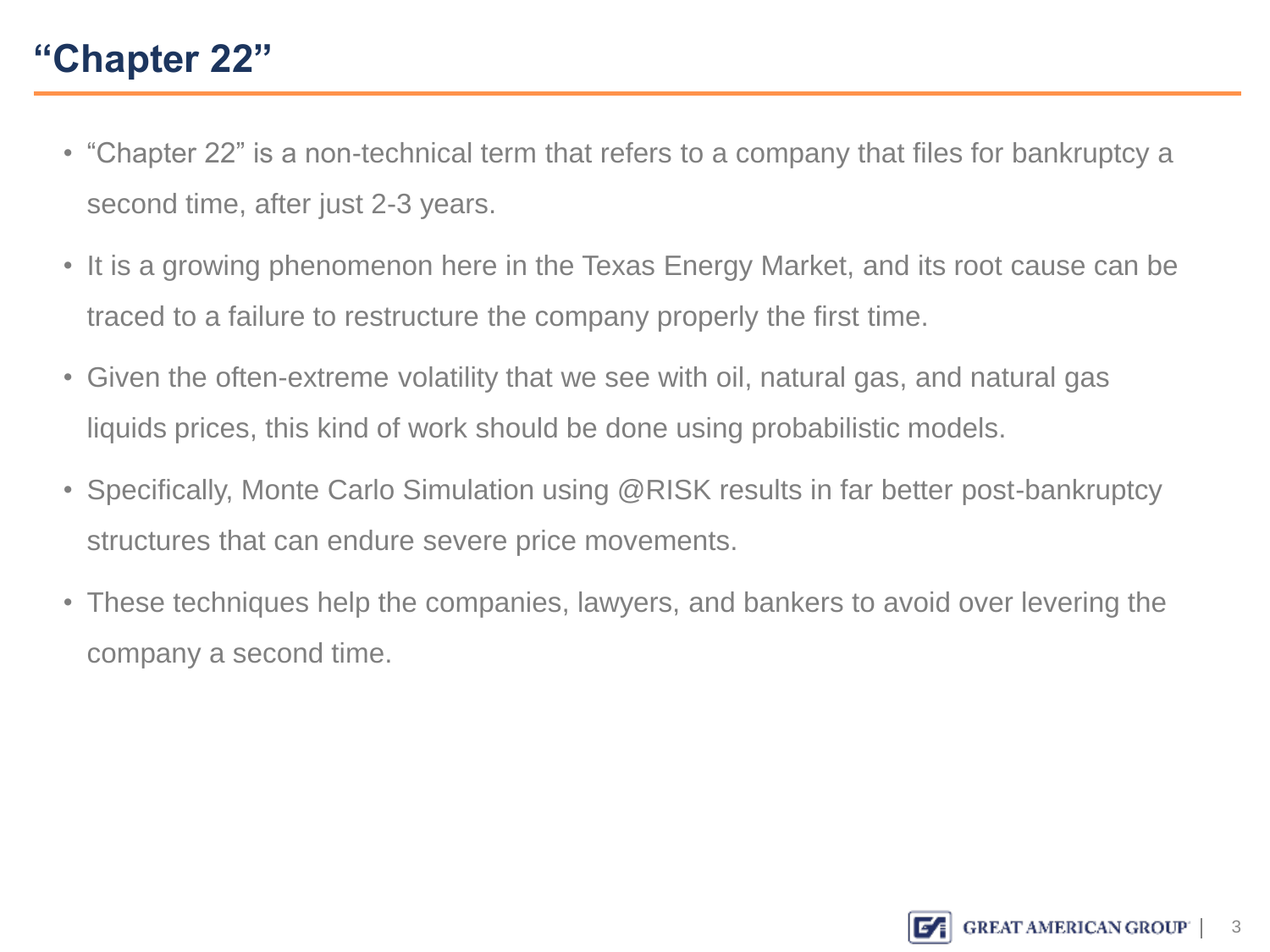## **Key Elements**

These are the some of the key elements that can be simulated, tested, and stressed:

- Crude Oil Prices
- Natural Gas Prices
- Natural Gas Liquids Prices
- Production Volumes
- Lease Operating Expenses
- Capital Expenditures
- Floating Interest Rates<br>• G&A Expenses
- G&A Expenses
- Asset Divestitures
- Covenants
- Seniority Waterfalls
- Debt Service Coverage Ratios
- Bank Recovery Levels
- Probabilities of Default

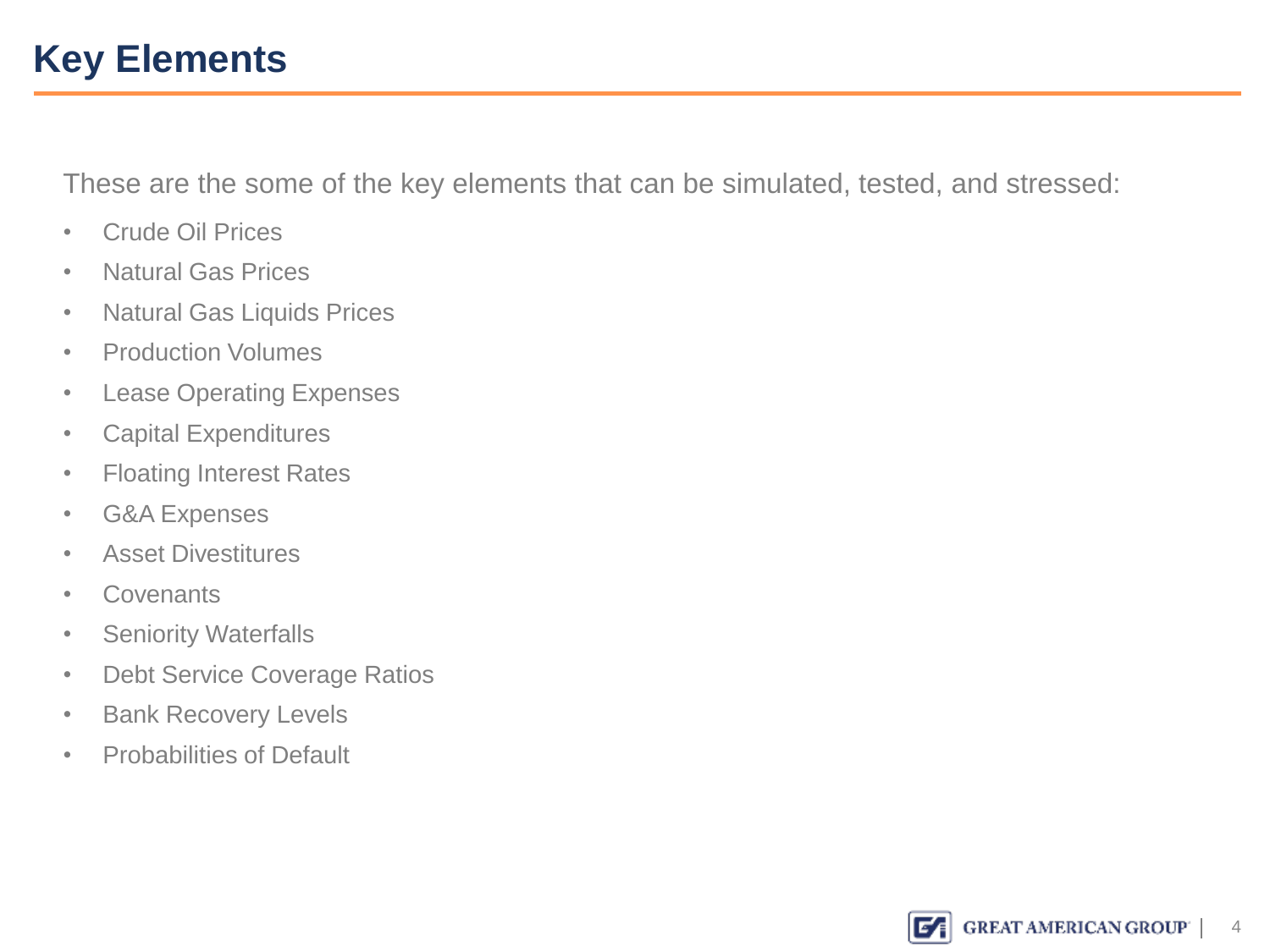# **Ground Rules**

- My small Case Study illustrates the use of these techniques to properly restructure a real distressed oil company, including the functional model in Excel with @RISK.
- Names will be redacted, and many of the details obscured, to remain in compliance with CAs and NDAs that exist to this day.
- It was a private capital funded firm, and the negotiations were very difficult.
- The small private company did survive and has not been forced into a "Chapter 22"<br>situation. situation.
- I have simplified the numbers significantly to focus on the critical takeaways.

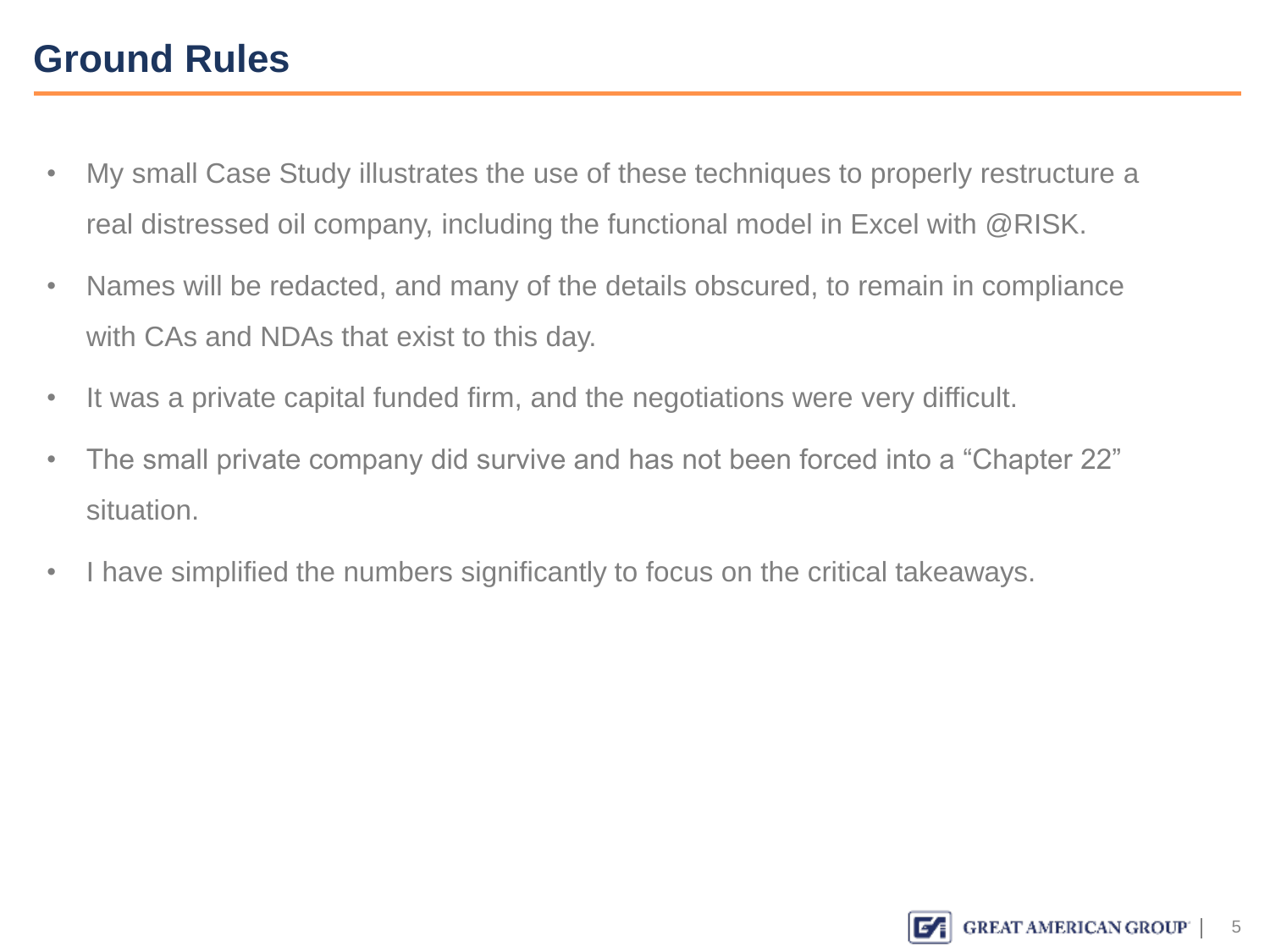### **Simple Model**

**Palisade Risk Conference San Antonio Nov. 12-13 Inputs & Assumptions**

| <b>LOE</b>       | 35%      |       |     | <b>Severe Hyperbolic Decline</b> | $\rm IP$    | 950.0          | 2.04  |
|------------------|----------|-------|-----|----------------------------------|-------------|----------------|-------|
| <b>Taxes</b>     | $7.0\%$  |       |     |                                  | $\mathbf b$ | 1.80           | 3.62  |
| Capital          | \$75,000 |       |     |                                  | $\mathbf D$ | 0.58           | 0.28  |
| A/R              | 0.14     |       |     |                                  | t           | $\mathbf{1}$   | 262.3 |
| A/P              | 0.11     |       |     |                                  |             |                |       |
| G&A              | 7.5%     |       |     |                                  | $\rm IP$    | 950.0          | 3.09  |
| <b>Term Loan</b> | \$15,000 |       |     |                                  | $\mathbf b$ | 1.8            | 7.61  |
| Debt             | 20%      | $0\%$ | 50% |                                  | $\mathbf D$ | 0.58           | 0.13  |
| Equity           | \$60,000 |       |     |                                  | $\mathbf t$ | $\overline{2}$ | 124.8 |
| Rate             | $7.5\%$  |       |     |                                  |             |                |       |
| Oil              | \$56.00  |       |     |                                  | $\rm IP$    | 950.0          | 4.13  |
| Min              | \$27.50  |       |     |                                  | $\mathbf b$ | 1.8            | 12.86 |
| Likely           | \$40.00  |       |     |                                  | $\mathbf D$ | 0.58           | 0.08  |
| Max              | \$85.00  |       |     |                                  | $\mathbf t$ | 3              | 73.9  |
|                  |          |       |     |                                  |             |                |       |
|                  |          |       |     |                                  | $\rm IP$    | 950.0          | 5.18  |
|                  |          |       |     |                                  | $\mathbf b$ | 1.8            | 19.28 |
|                  |          |       |     |                                  | $\mathbf D$ | 0.58           | 0.05  |
|                  |          |       |     |                                  | t           | $\overline{4}$ | 49.3  |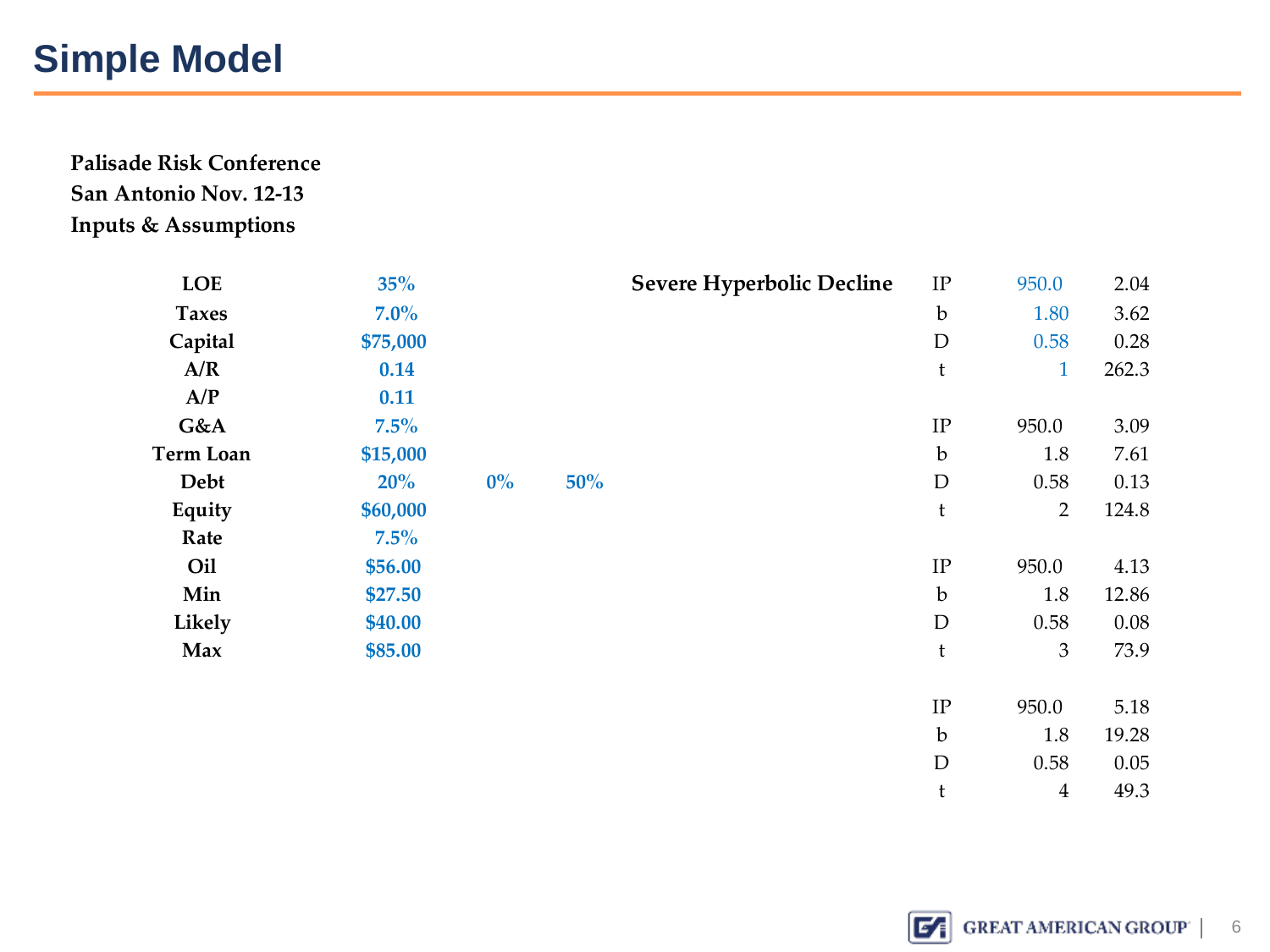# **Simple Model**

| Palisade Risk Conference<br>San Antonio Nov. 12-13<br><b>Cash Flow</b> |             |                |                |           |         |
|------------------------------------------------------------------------|-------------|----------------|----------------|-----------|---------|
| Year                                                                   | 1           | $\overline{2}$ | $\overline{3}$ | 4         | 5       |
| Net Oil ('000's Barrels)                                               | 950.00      | 262.34         | 124.83         | 73.90     | 49.26   |
| Oil Price                                                              | \$56.00     | \$56.00        | \$56.00        | \$56.00   | \$56.00 |
| Revenue ('000's)                                                       | \$53,200    | \$14,691       | \$6,990        | \$4,138   | \$2,759 |
| <b>LOE</b>                                                             | \$18,620    | \$5,142        | \$2,447        | \$1,448   | \$966   |
| <b>Production Taxes</b>                                                | \$3,724     | \$1,028        | \$489          | \$290     | \$193   |
| G&A                                                                    | \$3,990     | \$1,102        | \$524          | \$310     | \$207   |
| Working Capital                                                        | $(\$5,247)$ | $(\$1,449)$    | $($ \$689)     | $(\$408)$ | (\$272) |
| <b>Cash Flow</b>                                                       | \$25,343    | \$6,998        | \$3,330        | \$1,971   | \$1,314 |

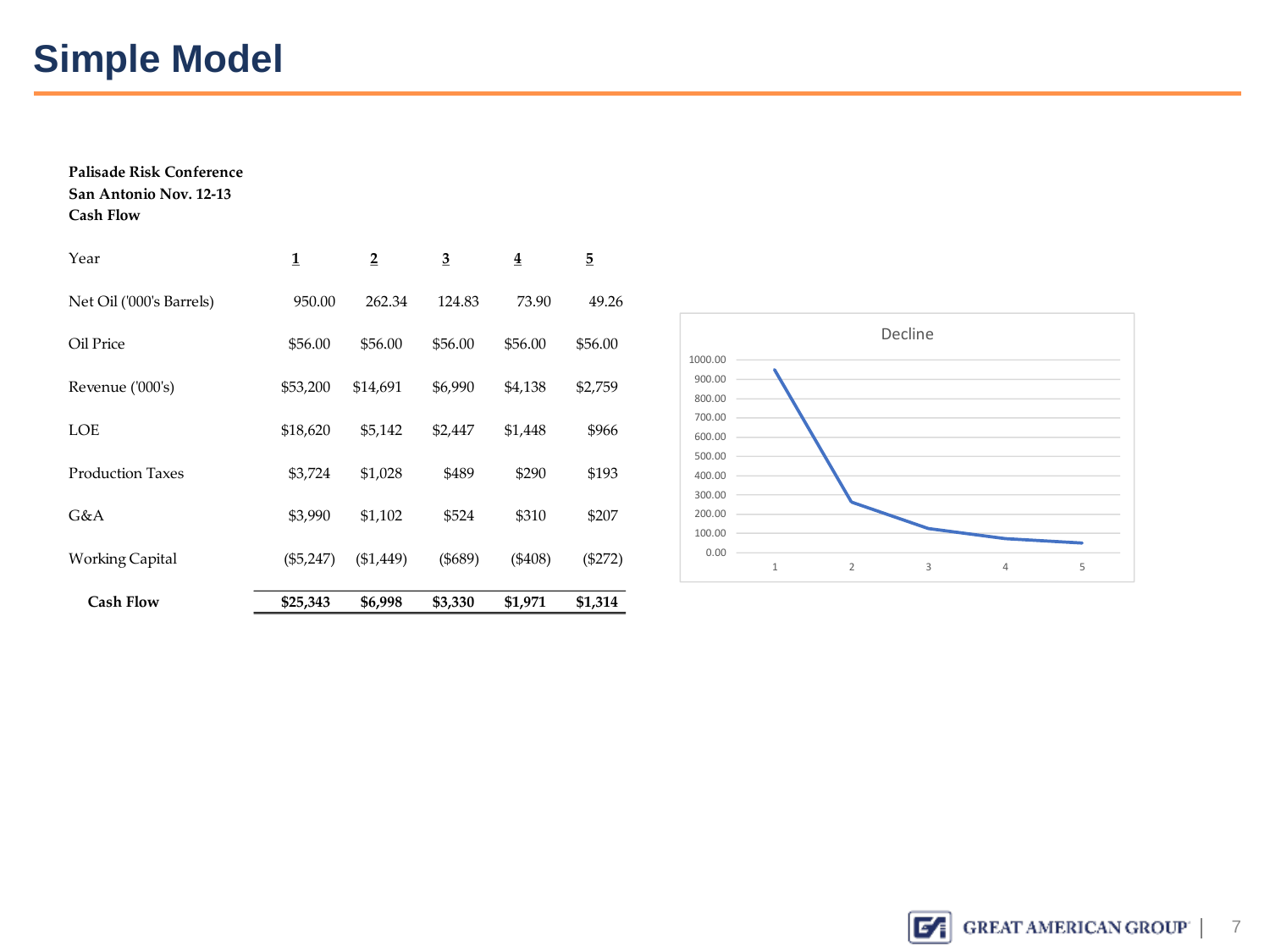# **Simple Model**

**Palisade Risk Conference San Antonio Nov. 12-13 Waterfall**

| Year                                     | 1        | $\overline{2}$ | $\overline{3}$ | $\overline{\mathbf{4}}$ | $\overline{5}$ |         |
|------------------------------------------|----------|----------------|----------------|-------------------------|----------------|---------|
| Cash Flow Available for Debt Service     | \$25,343 | \$6,998        | \$3,330        | \$1,971                 | \$1,314        |         |
| Term Loan Drawn                          | \$15,000 | \$12,000       | \$9,000        | \$6,000                 | \$3,000        |         |
| Minimum Interest Expense                 | \$1,125  | \$900          | \$675          | \$450                   | \$225          |         |
| <b>Amortization Required</b>             | \$3,000  | \$3,000        | \$3,000        | \$3,000                 | \$3,000        |         |
| <b>Cash Flow After Debt Service</b>      | \$21,218 | \$3,098        | (\$345)        | (\$1,479)               | (\$1,911)      |         |
| Default                                  | \$0      | \$0            | \$345          | \$1,479                 | \$1,911        | \$3,734 |
| <b>Ending Balance</b>                    | \$12,000 | \$9,000        | \$6,000        | \$3,000                 | \$0            |         |
| Cash Flow Available for Equity Investors | \$21,218 | \$3,098        | $(\$690)$      | $(\$2,957)$             | (\$3,822)      |         |

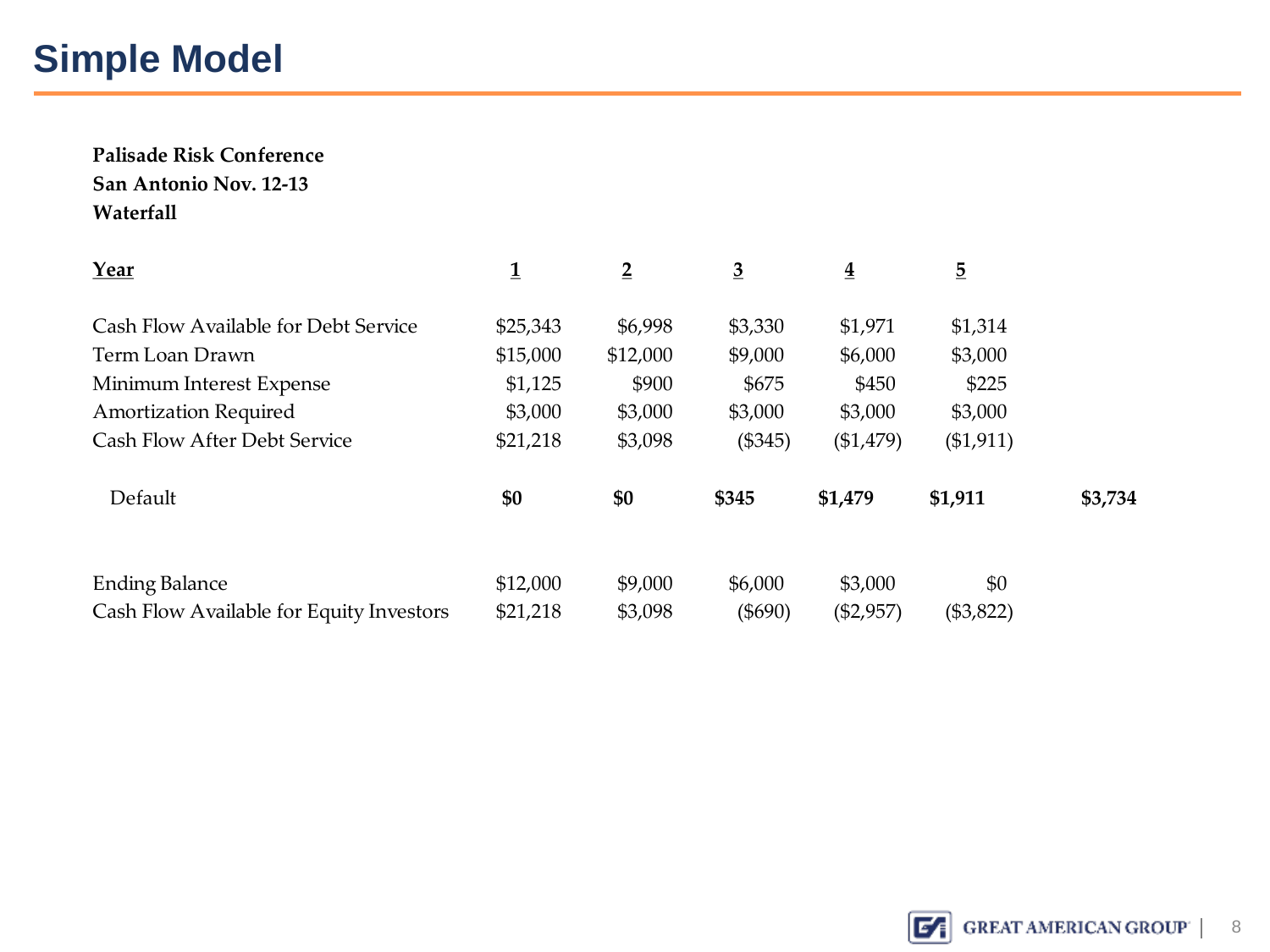| Name               | Worksheet Cell Graph |                | Min     | Mean    | Max     | 5%      |                        | 95% Errors     |
|--------------------|----------------------|----------------|---------|---------|---------|---------|------------------------|----------------|
| <b>LOE</b>         | Inputs               | B <sub>5</sub> | 32%     | 35%     | 39%     | 32%     | 38%                    | $\overline{0}$ |
| G&A                | Inputs               | <b>B10</b>     | 6.8%    | 7.5%    | 8.3%    | 6.8%    | 8.2%                   | $\overline{0}$ |
| Debt               | Inputs               | <b>B12</b>     | 0%      | 25%     | 50%     | 2%      | 47%                    | $\overline{0}$ |
| Rate               | Inputs               | <b>B14</b>     | 0.0%    | 7.1%    | 9.4%    | 5.3%    | 8.3%                   | $\overline{0}$ |
| Category: Oil      |                      |                |         |         |         |         |                        |                |
| Oil Price   Inputs |                      | <b>B17</b>     | \$27.57 | \$50.83 | \$84.85 | \$33.49 | $\frac{1}{2}$ 573.63 0 |                |

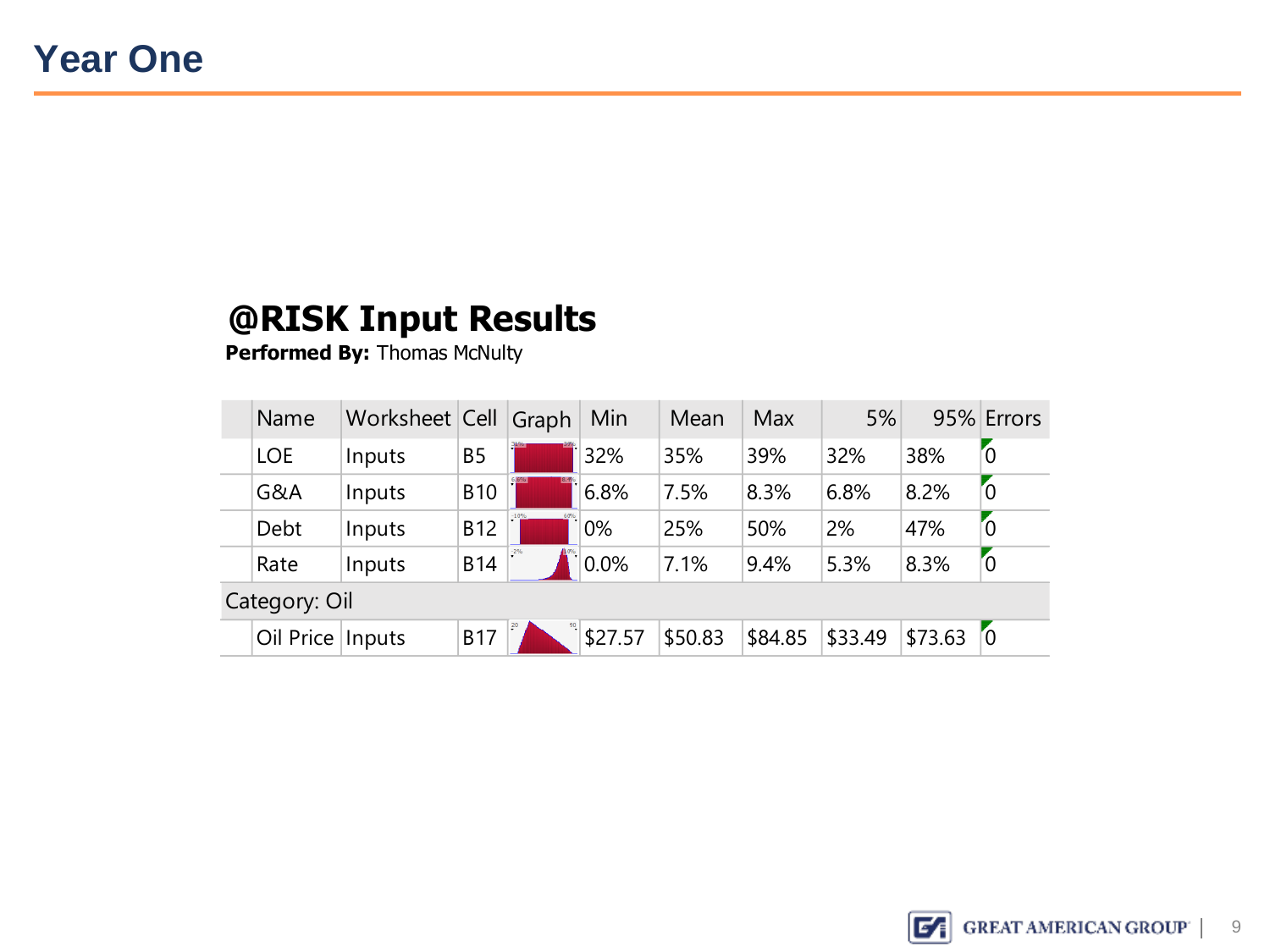### **Year One**

#### **@RISK Detailed Statistics**

| Name                 | <b>Default</b> | <b>LOE</b>     | G&A            | <b>Debt</b>  | Rate           | <b>Oil Price</b> |
|----------------------|----------------|----------------|----------------|--------------|----------------|------------------|
| Minimum              | \$0            | 32%            | 6.8%           | 0%           | $-1.4%$        | \$27.57          |
| Maximum              | \$0            | 39%            | 8.3%           | 50%          | 9.4%           | \$84.85          |
| Mean                 | \$0            | 35%            | 7.5%           | 25%          | 7.1%           | \$50.83          |
| <b>Std Deviation</b> | \$0            | 2%             | 0.4%           | 14%          | 1.0%           | \$12.35          |
| Variance             | $\overline{0}$ | 0.000408337    | 1.87502E-05    | 0.02083354   | 9.25161E-05    | 152.4321         |
| <b>Skewness</b>      | n/a            | 9.20524E-08    | 5.34744E-08    | 5.34024E-08  | $-1.137989$    | 0.4589226        |
| Kurtosis             | n/a            | 1.8            | 1.8            | 1.8          | 5.378803       | 2.400028         |
| Errors               | $\overline{0}$ | $\overline{0}$ | $\overline{0}$ | $\mathbf{0}$ | $\overline{0}$ | 0                |
| Mode                 | \$0            | 34%            | 8.1%           | 28%          | 7.5%           | \$40.22          |
| 5% Perc              | \$0            | 32%            | 6.8%           | 2%           | 5.3%           | \$33.49          |
| <b>10% Perc</b>      | \$0            | 32%            | 6.9%           | 5%           | 5.8%           | \$35.98          |
| <b>15% Perc</b>      | \$0            | 33%            | 7.0%           | 7%           | 6.1%           | \$37.88          |
| <b>20% Perc</b>      | \$0            | 33%            | 7.1%           | 10%          | 6.4%           | \$39.49          |
| 25% Perc             | \$0            | 33%            | 7.1%           | 12%          | 6.6%           | \$40.95          |
| 30% Perc             | \$0            | 34%            | 7.2%           | 15%          | 6.7%           | \$42.44          |
| 35% Perc             | \$0            | 34%            | 7.3%           | 17%          | 6.9%           | \$43.99          |
| 40% Perc             | \$0            | 34%            | 7.4%           | 20%          | 7.0%           | \$45.60          |
| 45% Perc             | \$0            | 35%            | 7.4%           | 22%          | 7.1%           | \$47.28          |
| <b>50% Perc</b>      | \$0            | 35%            | 7.5%           | 25%          | 7.2%           | \$49.03          |
| <b>55% Perc</b>      | \$0            | 35%            | 7.6%           | 27%          | 7.3%           | \$50.88          |
| <b>60% Perc</b>      | \$0            | 36%            | 7.7%           | 30%          | 7.4%           | \$52.83          |
| 65% Perc             | \$0            | 36%            | 7.7%           | 32%          | 7.5%           | \$54.91          |
| <b>70% Perc</b>      | \$0            | 36%            | 7.8%           | 35%          | 7.6%           | \$57.14          |
| 75% Perc             | \$0            | 37%            | 7.9%           | 38%          | 7.7%           | \$59.57          |
| 80% Perc             | \$0            | 37%            | 8.0%           | 40%          | 7.9%           | \$62.25          |
| 85% Perc             | \$0            | 37%            | 8.0%           | 42%          | 8.0%           | \$65.30          |
| <b>90% Perc</b>      | \$0            | 38%            | 8.1%           | 45%          | 8.1%           | \$68.91          |
| <b>95% Perc</b>      | \$0            | 38%            | 8.2%           | 47%          | 8.3%           | \$73.63          |

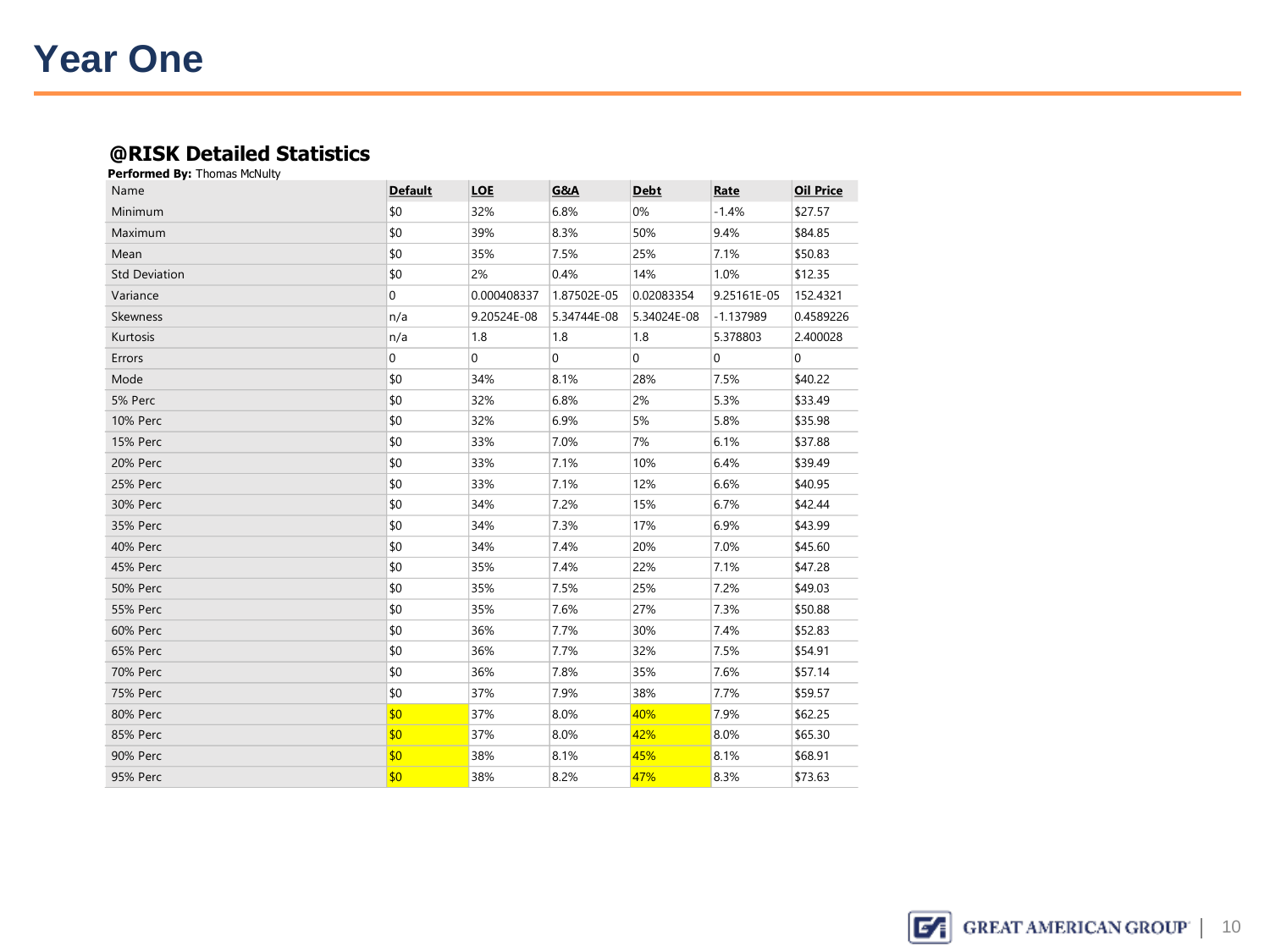| Name          | Worksheet Cell Graph |            | Min        | Mean    | Max             | 5%   |            | 95% Errors |
|---------------|----------------------|------------|------------|---------|-----------------|------|------------|------------|
| <b>LOE</b>    | Inputs               | <b>B5</b>  | 32%        | 35%     | 38%             | 32%  | 38%        | 0          |
| G&A           | Inputs               | <b>B10</b> | 6.8%       | 7.5%    | 8.3%            | 6.8% | 8.2%       | ΓO         |
| Debt          | Inputs               | <b>B12</b> | 0%         | 25%     | 50%             | 2%   | 47%        | 0          |
| Rate          | Inputs               | <b>B14</b> | $0.0\%$    | 7.1%    | 9.3%            | 5.3% | 8.3%       | ľ0         |
| Category: Oil |                      |            |            |         |                 |      |            |            |
| Oil Price     | Inputs               | B17        | ิ์ \$27.56 | \$50.83 | \$84.93 \$33.49 |      | $$73.63$ 0 |            |
|               |                      |            |            |         |                 |      |            |            |

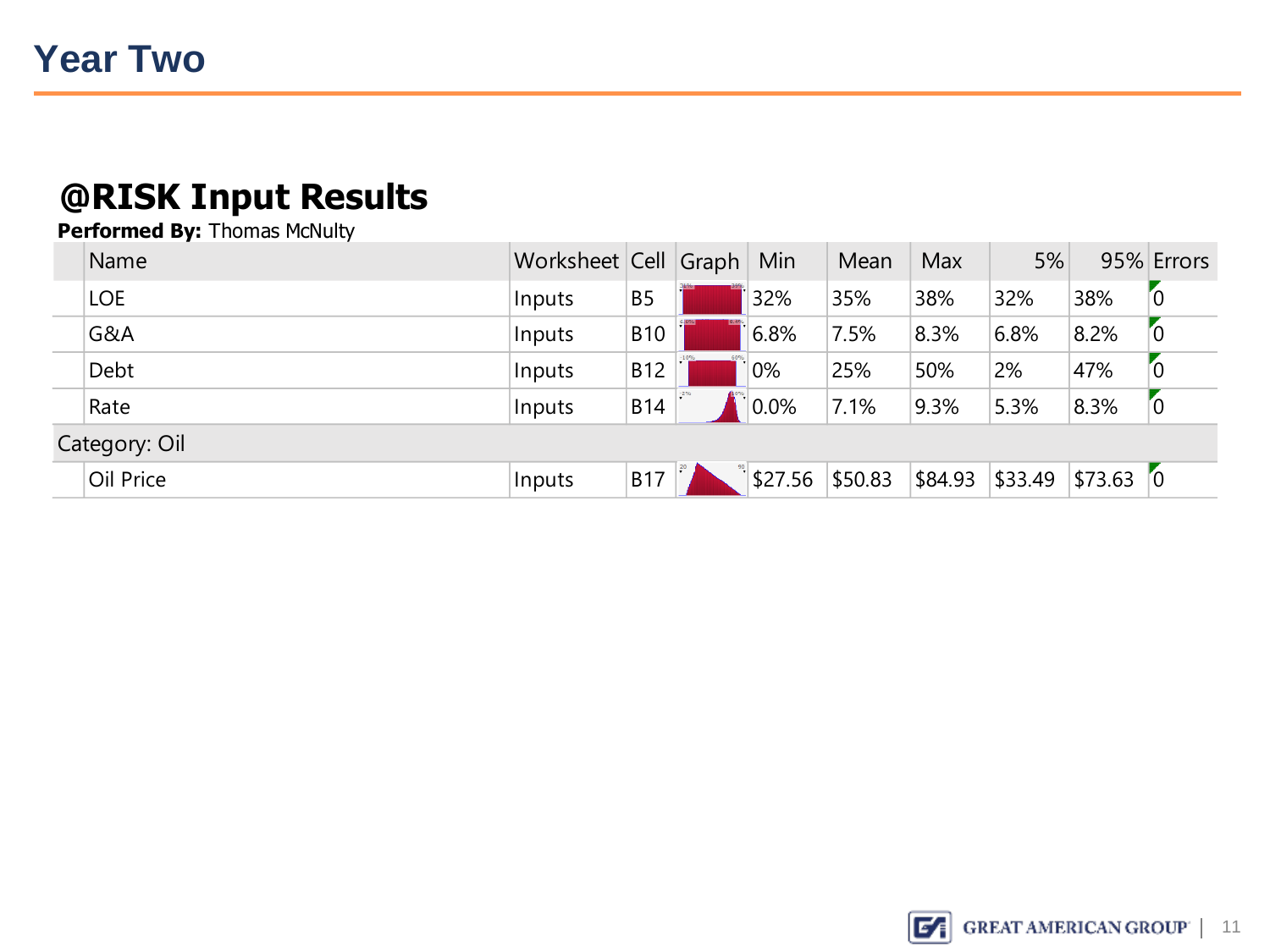### **Year Two**

### **@RISK Detailed Statistics**

| \$0<br>0%<br>Minimum<br>32%<br>6.8%<br>0.0%<br>\$27.56<br>8.3%<br>9.3%<br>\$6,398<br>38%<br>50%<br>\$84.93<br><b>Maximum</b><br>\$681<br>7.1%<br>Mean<br>35%<br>7.5%<br>25%<br>\$50.83<br>\$1,230<br>1.0%<br><b>Std Deviation</b><br>2%<br>0.4%<br>14%<br>\$12.35<br>Variance<br>1512159<br>0.000408337<br>1.87502E-05<br>0.02083354<br>9.25233E-05<br>152.4321<br>1.83702<br>Skewness<br>$-4.87873E-08$<br>3.35053E-08<br>6.87928E-08<br>$-1.138739$<br>0.4589235<br>5.434387<br>Kurtosis<br>1.8<br>1.8<br>1.8<br>5.386798<br>2.400031<br>$\overline{0}$<br>$\Omega$<br>$\overline{0}$<br>$\Omega$<br>$\Omega$<br>Errors<br>$\mathbf 0$<br>\$0<br>33%<br>8.1%<br>7.5%<br>Mode<br>10%<br>\$40.22<br>\$0<br>5% Perc<br>32%<br>6.8%<br>2%<br>5.3%<br>\$33.49<br>\$0<br><b>10% Perc</b><br>32%<br>6.9%<br>5%<br>5.8%<br>\$35.98<br>\$0<br>33%<br>7.0%<br>7%<br>6.1%<br>\$37.88<br><b>15% Perc</b><br>\$0<br>6.4%<br>20% Perc<br>33%<br>7.1%<br>10%<br>\$39.49<br>\$0<br>33%<br>12%<br>6.6%<br>25% Perc<br>7.1%<br>\$40.95<br>\$0<br>30% Perc<br>34%<br>7.2%<br>15%<br>6.7%<br>\$42.44<br>\$0<br>6.9%<br>35% Perc<br>34%<br>7.3%<br>17%<br>\$43.99<br>\$0<br>34%<br>20%<br>7.0%<br>\$45.60<br><b>40% Perc</b><br>7.4%<br>\$0<br>35%<br>22%<br>7.1%<br>\$47.28<br>45% Perc<br>7.4%<br>\$0<br>7.5%<br>25%<br>7.2%<br>\$49.03<br><b>50% Perc</b><br>35%<br>\$0<br>7.3%<br><b>55% Perc</b><br>35%<br>7.6%<br>27%<br>\$50.88<br>\$0<br>30%<br>7.4%<br><b>60% Perc</b><br>36%<br>7.7%<br>\$52.83<br>\$0<br>36%<br>7.7%<br>32%<br>7.5%<br>\$54.91<br>65% Perc<br>\$410<br>35%<br><b>70% Perc</b><br>36%<br>7.8%<br>7.6%<br>\$57.14<br>\$932<br>37%<br>37%<br>7.7%<br><b>75% Perc</b><br>7.9%<br>\$59.57<br>80% Perc<br>40%<br>7.9%<br>\$62.25<br>\$1,469<br>37%<br>8.0%<br>\$2,053<br>8.0%<br>42%<br>8.0%<br>85% Perc<br>37%<br>\$65.30<br>\$2,739<br>90% Perc<br>38%<br>8.1%<br>45%<br>8.1%<br>\$68.91<br>38%<br>8.2%<br>8.3%<br>\$73.63<br>47% | Name     | Default | <b>LOE</b> | G&A | Debt | Rate | Oil Price |
|---------------------------------------------------------------------------------------------------------------------------------------------------------------------------------------------------------------------------------------------------------------------------------------------------------------------------------------------------------------------------------------------------------------------------------------------------------------------------------------------------------------------------------------------------------------------------------------------------------------------------------------------------------------------------------------------------------------------------------------------------------------------------------------------------------------------------------------------------------------------------------------------------------------------------------------------------------------------------------------------------------------------------------------------------------------------------------------------------------------------------------------------------------------------------------------------------------------------------------------------------------------------------------------------------------------------------------------------------------------------------------------------------------------------------------------------------------------------------------------------------------------------------------------------------------------------------------------------------------------------------------------------------------------------------------------------------------------------------------------------------------------------------------------------------------------------------------------------------------------------------------------------------------------------------------------|----------|---------|------------|-----|------|------|-----------|
|                                                                                                                                                                                                                                                                                                                                                                                                                                                                                                                                                                                                                                                                                                                                                                                                                                                                                                                                                                                                                                                                                                                                                                                                                                                                                                                                                                                                                                                                                                                                                                                                                                                                                                                                                                                                                                                                                                                                       |          |         |            |     |      |      |           |
|                                                                                                                                                                                                                                                                                                                                                                                                                                                                                                                                                                                                                                                                                                                                                                                                                                                                                                                                                                                                                                                                                                                                                                                                                                                                                                                                                                                                                                                                                                                                                                                                                                                                                                                                                                                                                                                                                                                                       |          |         |            |     |      |      |           |
|                                                                                                                                                                                                                                                                                                                                                                                                                                                                                                                                                                                                                                                                                                                                                                                                                                                                                                                                                                                                                                                                                                                                                                                                                                                                                                                                                                                                                                                                                                                                                                                                                                                                                                                                                                                                                                                                                                                                       |          |         |            |     |      |      |           |
|                                                                                                                                                                                                                                                                                                                                                                                                                                                                                                                                                                                                                                                                                                                                                                                                                                                                                                                                                                                                                                                                                                                                                                                                                                                                                                                                                                                                                                                                                                                                                                                                                                                                                                                                                                                                                                                                                                                                       |          |         |            |     |      |      |           |
|                                                                                                                                                                                                                                                                                                                                                                                                                                                                                                                                                                                                                                                                                                                                                                                                                                                                                                                                                                                                                                                                                                                                                                                                                                                                                                                                                                                                                                                                                                                                                                                                                                                                                                                                                                                                                                                                                                                                       |          |         |            |     |      |      |           |
|                                                                                                                                                                                                                                                                                                                                                                                                                                                                                                                                                                                                                                                                                                                                                                                                                                                                                                                                                                                                                                                                                                                                                                                                                                                                                                                                                                                                                                                                                                                                                                                                                                                                                                                                                                                                                                                                                                                                       |          |         |            |     |      |      |           |
|                                                                                                                                                                                                                                                                                                                                                                                                                                                                                                                                                                                                                                                                                                                                                                                                                                                                                                                                                                                                                                                                                                                                                                                                                                                                                                                                                                                                                                                                                                                                                                                                                                                                                                                                                                                                                                                                                                                                       |          |         |            |     |      |      |           |
|                                                                                                                                                                                                                                                                                                                                                                                                                                                                                                                                                                                                                                                                                                                                                                                                                                                                                                                                                                                                                                                                                                                                                                                                                                                                                                                                                                                                                                                                                                                                                                                                                                                                                                                                                                                                                                                                                                                                       |          |         |            |     |      |      |           |
|                                                                                                                                                                                                                                                                                                                                                                                                                                                                                                                                                                                                                                                                                                                                                                                                                                                                                                                                                                                                                                                                                                                                                                                                                                                                                                                                                                                                                                                                                                                                                                                                                                                                                                                                                                                                                                                                                                                                       |          |         |            |     |      |      |           |
|                                                                                                                                                                                                                                                                                                                                                                                                                                                                                                                                                                                                                                                                                                                                                                                                                                                                                                                                                                                                                                                                                                                                                                                                                                                                                                                                                                                                                                                                                                                                                                                                                                                                                                                                                                                                                                                                                                                                       |          |         |            |     |      |      |           |
|                                                                                                                                                                                                                                                                                                                                                                                                                                                                                                                                                                                                                                                                                                                                                                                                                                                                                                                                                                                                                                                                                                                                                                                                                                                                                                                                                                                                                                                                                                                                                                                                                                                                                                                                                                                                                                                                                                                                       |          |         |            |     |      |      |           |
|                                                                                                                                                                                                                                                                                                                                                                                                                                                                                                                                                                                                                                                                                                                                                                                                                                                                                                                                                                                                                                                                                                                                                                                                                                                                                                                                                                                                                                                                                                                                                                                                                                                                                                                                                                                                                                                                                                                                       |          |         |            |     |      |      |           |
|                                                                                                                                                                                                                                                                                                                                                                                                                                                                                                                                                                                                                                                                                                                                                                                                                                                                                                                                                                                                                                                                                                                                                                                                                                                                                                                                                                                                                                                                                                                                                                                                                                                                                                                                                                                                                                                                                                                                       |          |         |            |     |      |      |           |
|                                                                                                                                                                                                                                                                                                                                                                                                                                                                                                                                                                                                                                                                                                                                                                                                                                                                                                                                                                                                                                                                                                                                                                                                                                                                                                                                                                                                                                                                                                                                                                                                                                                                                                                                                                                                                                                                                                                                       |          |         |            |     |      |      |           |
|                                                                                                                                                                                                                                                                                                                                                                                                                                                                                                                                                                                                                                                                                                                                                                                                                                                                                                                                                                                                                                                                                                                                                                                                                                                                                                                                                                                                                                                                                                                                                                                                                                                                                                                                                                                                                                                                                                                                       |          |         |            |     |      |      |           |
|                                                                                                                                                                                                                                                                                                                                                                                                                                                                                                                                                                                                                                                                                                                                                                                                                                                                                                                                                                                                                                                                                                                                                                                                                                                                                                                                                                                                                                                                                                                                                                                                                                                                                                                                                                                                                                                                                                                                       |          |         |            |     |      |      |           |
|                                                                                                                                                                                                                                                                                                                                                                                                                                                                                                                                                                                                                                                                                                                                                                                                                                                                                                                                                                                                                                                                                                                                                                                                                                                                                                                                                                                                                                                                                                                                                                                                                                                                                                                                                                                                                                                                                                                                       |          |         |            |     |      |      |           |
|                                                                                                                                                                                                                                                                                                                                                                                                                                                                                                                                                                                                                                                                                                                                                                                                                                                                                                                                                                                                                                                                                                                                                                                                                                                                                                                                                                                                                                                                                                                                                                                                                                                                                                                                                                                                                                                                                                                                       |          |         |            |     |      |      |           |
|                                                                                                                                                                                                                                                                                                                                                                                                                                                                                                                                                                                                                                                                                                                                                                                                                                                                                                                                                                                                                                                                                                                                                                                                                                                                                                                                                                                                                                                                                                                                                                                                                                                                                                                                                                                                                                                                                                                                       |          |         |            |     |      |      |           |
|                                                                                                                                                                                                                                                                                                                                                                                                                                                                                                                                                                                                                                                                                                                                                                                                                                                                                                                                                                                                                                                                                                                                                                                                                                                                                                                                                                                                                                                                                                                                                                                                                                                                                                                                                                                                                                                                                                                                       |          |         |            |     |      |      |           |
|                                                                                                                                                                                                                                                                                                                                                                                                                                                                                                                                                                                                                                                                                                                                                                                                                                                                                                                                                                                                                                                                                                                                                                                                                                                                                                                                                                                                                                                                                                                                                                                                                                                                                                                                                                                                                                                                                                                                       |          |         |            |     |      |      |           |
|                                                                                                                                                                                                                                                                                                                                                                                                                                                                                                                                                                                                                                                                                                                                                                                                                                                                                                                                                                                                                                                                                                                                                                                                                                                                                                                                                                                                                                                                                                                                                                                                                                                                                                                                                                                                                                                                                                                                       |          |         |            |     |      |      |           |
|                                                                                                                                                                                                                                                                                                                                                                                                                                                                                                                                                                                                                                                                                                                                                                                                                                                                                                                                                                                                                                                                                                                                                                                                                                                                                                                                                                                                                                                                                                                                                                                                                                                                                                                                                                                                                                                                                                                                       |          |         |            |     |      |      |           |
|                                                                                                                                                                                                                                                                                                                                                                                                                                                                                                                                                                                                                                                                                                                                                                                                                                                                                                                                                                                                                                                                                                                                                                                                                                                                                                                                                                                                                                                                                                                                                                                                                                                                                                                                                                                                                                                                                                                                       |          |         |            |     |      |      |           |
|                                                                                                                                                                                                                                                                                                                                                                                                                                                                                                                                                                                                                                                                                                                                                                                                                                                                                                                                                                                                                                                                                                                                                                                                                                                                                                                                                                                                                                                                                                                                                                                                                                                                                                                                                                                                                                                                                                                                       |          |         |            |     |      |      |           |
|                                                                                                                                                                                                                                                                                                                                                                                                                                                                                                                                                                                                                                                                                                                                                                                                                                                                                                                                                                                                                                                                                                                                                                                                                                                                                                                                                                                                                                                                                                                                                                                                                                                                                                                                                                                                                                                                                                                                       |          |         |            |     |      |      |           |
|                                                                                                                                                                                                                                                                                                                                                                                                                                                                                                                                                                                                                                                                                                                                                                                                                                                                                                                                                                                                                                                                                                                                                                                                                                                                                                                                                                                                                                                                                                                                                                                                                                                                                                                                                                                                                                                                                                                                       |          |         |            |     |      |      |           |
|                                                                                                                                                                                                                                                                                                                                                                                                                                                                                                                                                                                                                                                                                                                                                                                                                                                                                                                                                                                                                                                                                                                                                                                                                                                                                                                                                                                                                                                                                                                                                                                                                                                                                                                                                                                                                                                                                                                                       | 95% Perc | \$3,584 |            |     |      |      |           |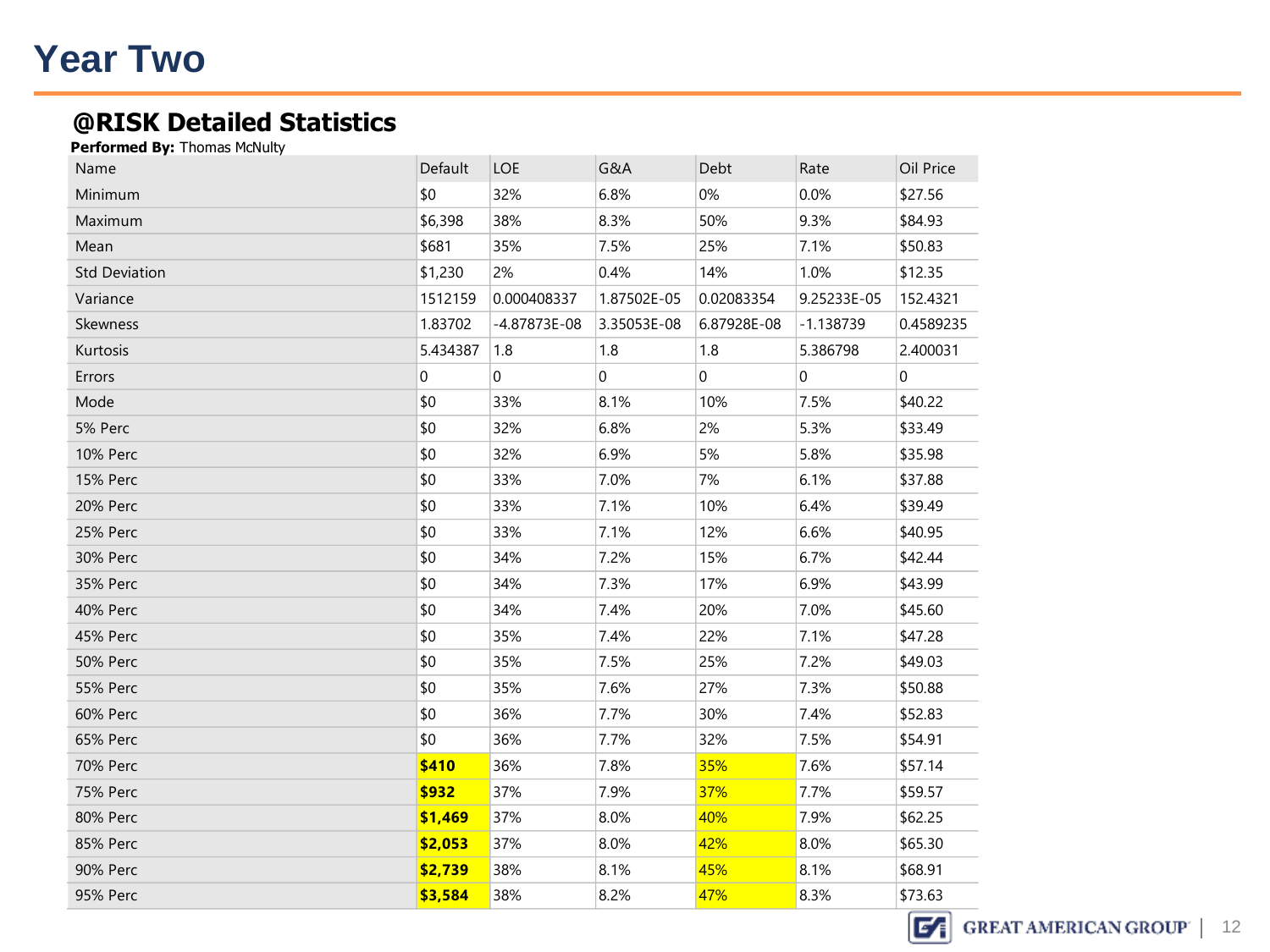| Name          | Worksheet Cell Graph |                | Min     | Mean    | Max     | 5%      |           | 95% Errors |
|---------------|----------------------|----------------|---------|---------|---------|---------|-----------|------------|
| <b>LOE</b>    | Inputs               | B <sub>5</sub> | 32%     | 35%     | 39%     | 32%     | 38%       | 0          |
| G&A           | Inputs               | <b>B10</b>     | 6.8%    | $7.5\%$ | 8.3%    | 6.8%    | 8.2%      | Γ0         |
| Debt          | Inputs               | <b>B12</b>     | 0%      | 25%     | 50%     | 2%      | 47%       | ΄0         |
| Rate          | Inputs               | <b>B14</b>     | 0.0%    | 7.1%    | 9.4%    | 5.3%    | 8.3%      | 0          |
| Category: Oil |                      |                |         |         |         |         |           |            |
| Oil Price     | Inputs               | <b>B17</b>     | \$27.52 | \$50.83 | \$84.94 | \$33.49 | \$73.62 0 |            |

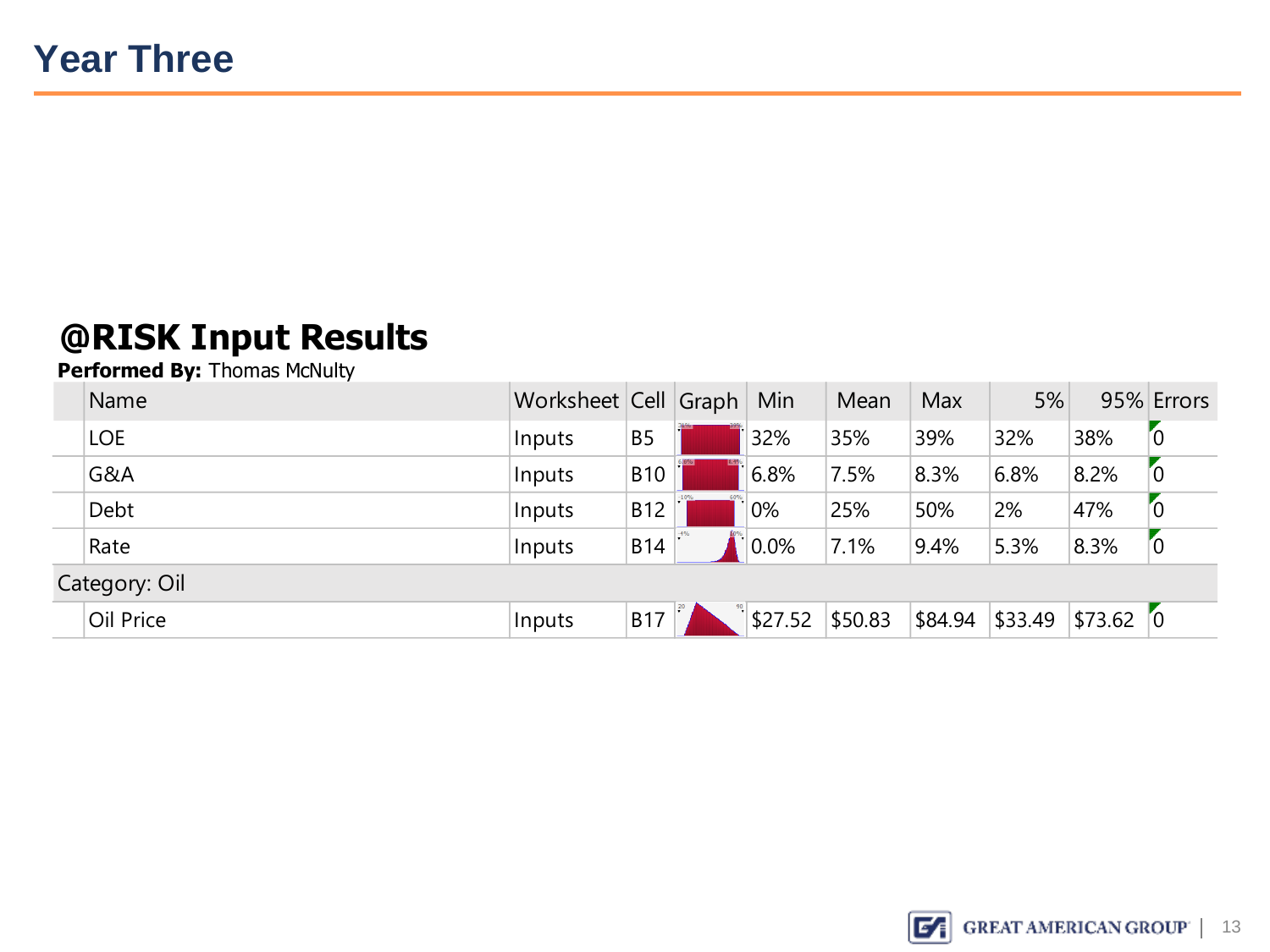### **@RISK Detailed Statistics**

| <b>Performed By: Thomas McNulty</b> |                |                  |                |                |             |           |
|-------------------------------------|----------------|------------------|----------------|----------------|-------------|-----------|
| Name                                | Default        | LOE              | G&A            | Debt           | Rate        | Oil Price |
| Minimum                             | \$0            | 32%              | 6.8%           | 0%             | 0.0%        | \$27.52   |
| Maximum                             | \$7,591        | 39%              | 8.3%           | 50%            | 9.4%        | \$84.94   |
| Mean                                | \$2,056        | 35%              | 7.5%           | 25%            | 7.1%        | \$50.83   |
| <b>Std Deviation</b>                | \$2,082        | 2%               | 0.4%           | 14%            | 1.0%        | \$12.35   |
| Variance                            | 4334659        | 0.000408338      | 1.87502E-05    | 0.02083354     | 9.25485E-05 | 152.4321  |
| Skewness                            | 0.5786871      | $-9.13493E - 08$ | $-1.45713E-07$ | $-1.35552E-08$ | $-1.142062$ | 0.4589225 |
| Kurtosis                            | 1.997422       | 1.8              | 1.8            | 1.8            | 5.432353    | 2.400029  |
| Errors                              | $\overline{0}$ | $\mathbf 0$      | $\Omega$       | 0              | $\mathbf 0$ | $\Omega$  |
| Mode                                | \$0            | 37%              | 7.9%           | 34%            | 7.5%        | \$40.22   |
| 5% Perc                             | \$0            | 32%              | 6.8%           | 2%             | 5.3%        | \$33.49   |
| <b>10% Perc</b>                     | \$0            | 32%              | 6.9%           | 5%             | 5.8%        | \$35.98   |
| <b>15% Perc</b>                     | \$0            | 33%              | 7.0%           | 7%             | 6.1%        | \$37.88   |
| 20% Perc                            | \$0            | 33%              | 7.1%           | 10%            | 6.4%        | \$39.49   |
| 25% Perc                            | \$0            | 33%              | 7.1%           | 12%            | 6.6%        | \$40.95   |
| 30% Perc                            | \$0            | 34%              | 7.2%           | 15%            | 6.7%        | \$42.44   |
| 35% Perc                            | \$166          | 34%              | 7.3%           | 17%            | 6.9%        | \$43.99   |
| 40% Perc                            | \$622          | 34%              | 7.4%           | 20%            | 7.0%        | \$45.60   |
| 45% Perc                            | \$1,063        | 35%              | 7.4%           | 22%            | 7.1%        | \$47.28   |
| <b>50% Perc</b>                     | \$1,518        | 35%              | 7.5%           | 25%            | 7.2%        | \$49.03   |
| <b>55% Perc</b>                     | \$1,973        | 35%              | 7.6%           | 27%            | 7.3%        | \$50.88   |
| <b>60% Perc</b>                     | \$2,431        | 36%              | 7.7%           | 30%            | 7.4%        | \$52.83   |
| 65% Perc                            | \$2,880        | 36%              | 7.7%           | 32%            | 7.5%        | \$54.91   |
| 70% Perc                            | \$3,333        | 36%              | 7.8%           | 35%            | 7.6%        | \$57.14   |
| <b>75% Perc</b>                     | \$3,793        | 37%              | 7.9%           | 37%            | 7.7%        | \$59.57   |
| 80% Perc                            | \$4,246        | 37%              | 8.0%           | 40%            | 7.9%        | \$62.25   |
| 85% Perc                            | \$4,714        | 37%              | 8.0%           | 42%            | 8.0%        | \$65.30   |
| <b>90% Perc</b>                     | \$5,217        | 38%              | 8.1%           | 45%            | 8.1%        | \$68.91   |
| 95% Perc                            | \$5,831        | 38%              | 8.2%           | 47%            | 8.3%        | \$73.62   |

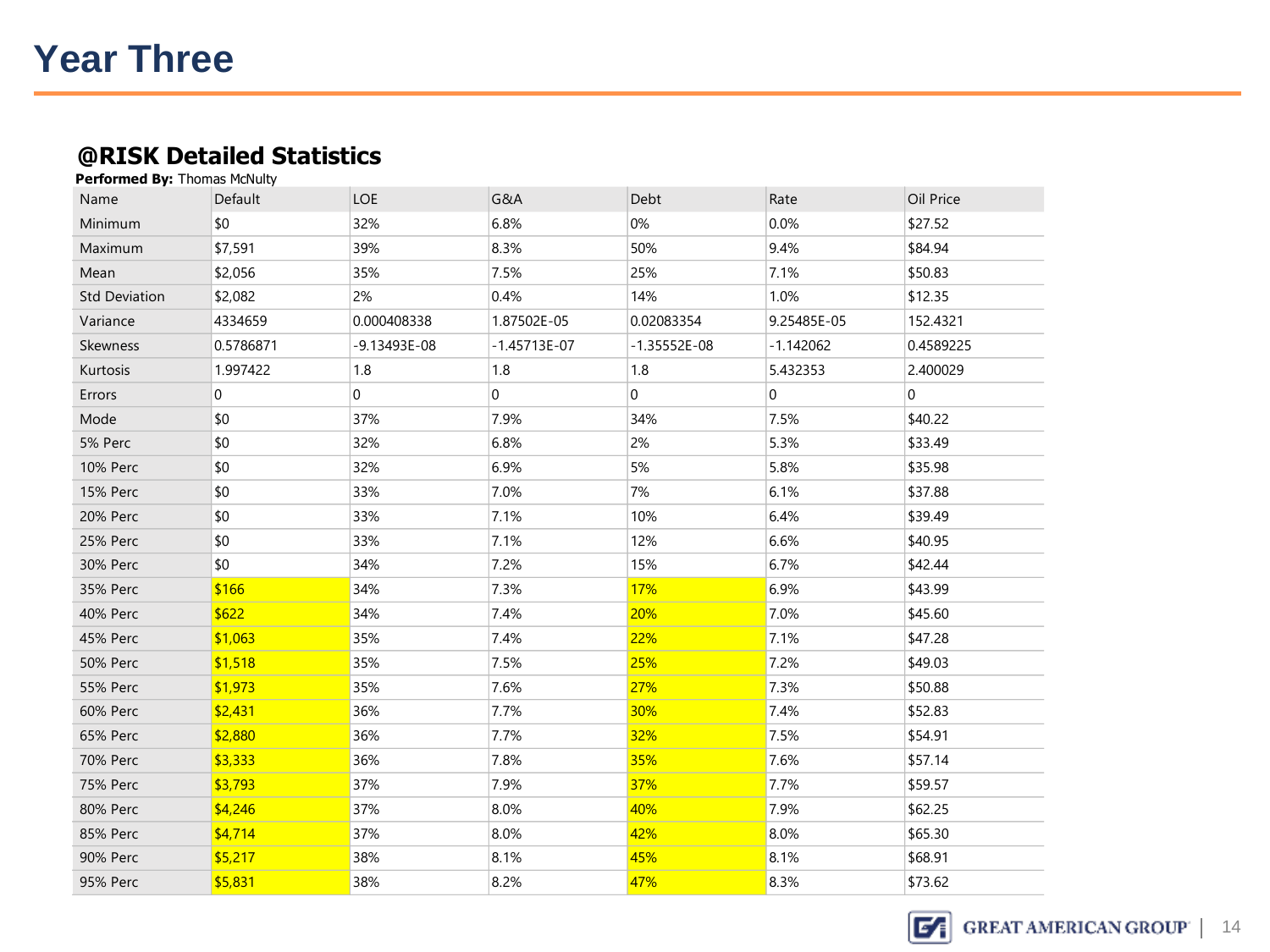| Name               | Worksheet Cell Graph |            | Min     | Mean    | Max     | 5%      |         | 95% Errors     |
|--------------------|----------------------|------------|---------|---------|---------|---------|---------|----------------|
| <b>LOE</b>         | Inputs               | <b>B5</b>  | 32%     | 35%     | 38%     | 32%     | 38%     | $\overline{0}$ |
| G&A                | Inputs               | <b>B10</b> | 6.8%    | 7.5%    | 8.3%    | 6.8%    | 8.2%    | $\overline{0}$ |
| Debt               | Inputs               | <b>B12</b> | 0%      | 25%     | 50%     | 2%      | 48%     | $\overline{0}$ |
| Rate               | Inputs               | <b>B14</b> | 0.0%    | 7.1%    | 9.4%    | 5.3%    | 8.3%    | $\sim$         |
| Category: Oil      |                      |            |         |         |         |         |         |                |
| Oil Price   Inputs |                      | <b>B17</b> | \$27.57 | \$50.83 | \$84.88 | \$33.49 | \$73.62 | $\sqrt{0}$     |

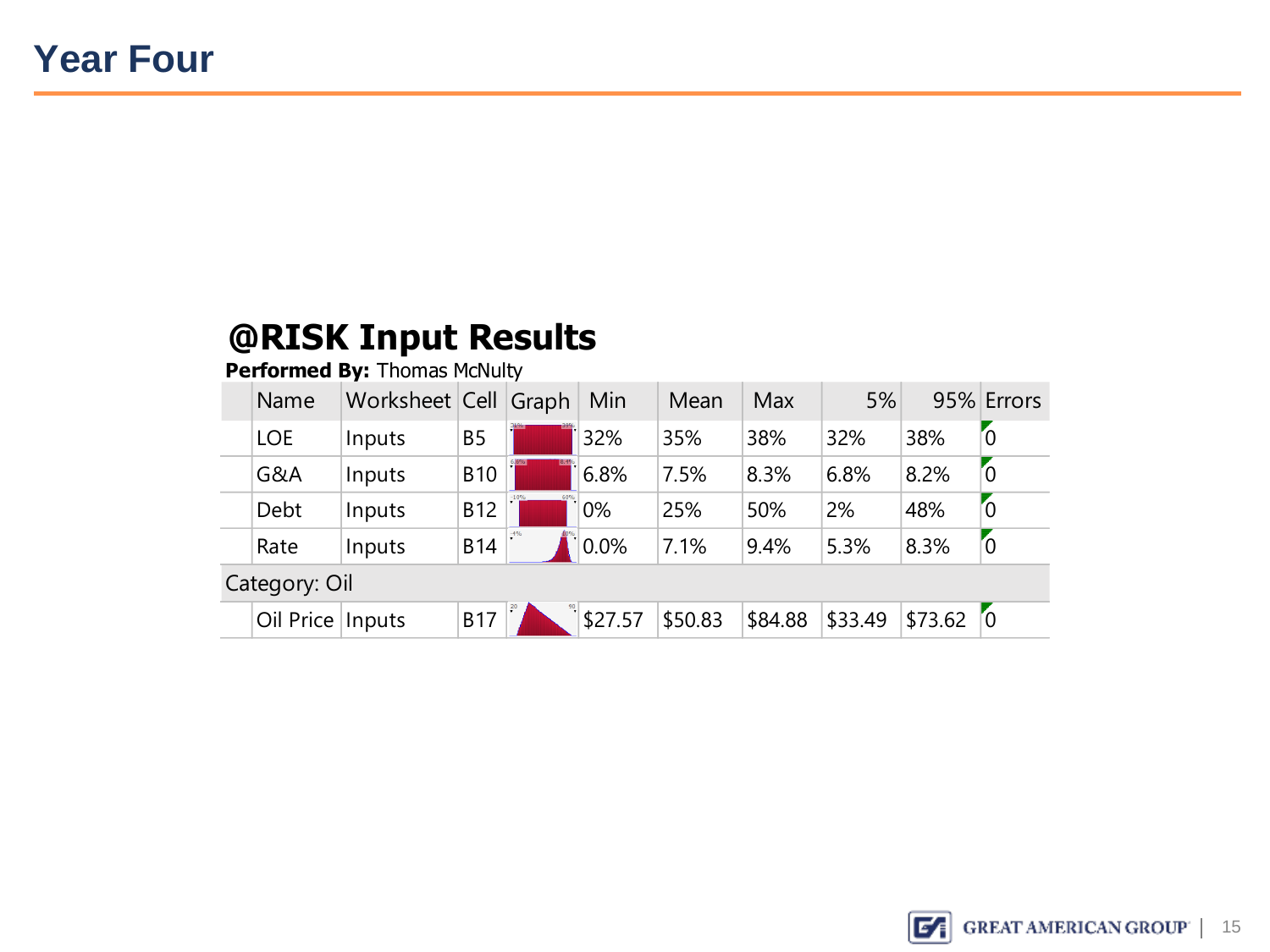### **Year Four**

#### **@RISK Detailed Statistics Performed By:** Thomas McNulty

| Default   | LOE                         | G&A            | Debt           | Rate       | Oil Price |
|-----------|-----------------------------|----------------|----------------|------------|-----------|
| \$0       | 32%                         | 6.8%           | 0%             | 0.0%       | \$27.57   |
| \$7,712   | 38%                         | 8.3%           | 50%            | 9.4%       | \$84.88   |
| \$2,689   | 35%                         | 7.5%           | 25%            | 7.1%       | \$50.83   |
| \$2,241   | 2%                          | 0.4%           | 14%            | 1.0%       | \$12.35   |
| 5023097   | 0.000408337                 | 1.87502E-05    | 0.02083354     | 9.2531E-05 | 152.4321  |
| 0.2780338 | $-1.33561E-07$              | $-8.66569E-08$ | $-5.68993E-08$ | $-1.13979$ | 0.4589236 |
| 1.747063  | 1.8                         | 1.8            | 1.8            | 5.40186    | 2.40003   |
| 0         | 0                           | 0              | 0              | 0          | 0         |
| \$0       | 37%                         | 7.4%           | 19%            | 7.5%       | \$40.22   |
| \$0       | 32%                         | 6.8%           | 2%             | 5.3%       | \$33.49   |
| \$0       | 32%                         | 6.9%           | 5%             | 5.8%       | \$35.98   |
| \$0       | 33%                         | 7.0%           | 7%             | 6.1%       | \$37.88   |
| \$0       | 33%                         | 7.1%           | 10%            | 6.4%       | \$39.49   |
| \$349     | 33%                         | 7.1%           | 13%            | 6.6%       | \$40.95   |
| \$775     | 34%                         | 7.2%           | 15%            | 6.7%       | \$42.44   |
| \$1,198   | 34%                         | 7.3%           | 17%            | 6.9%       | \$43.99   |
| \$1,631   | 34%                         | 7.4%           | 20%            | 7.0%       | \$45.60   |
| \$2,058   | 35%                         | 7.4%           | 22%            | 7.1%       | \$47.28   |
| \$2,488   | 35%                         | 7.5%           | 25%            | 7.2%       | \$49.03   |
| \$2,917   | 35%                         | 7.6%           | 27%            | 7.3%       | \$50.88   |
| \$3,350   | 36%                         | 7.7%           | 30%            | 7.4%       | \$52.83   |
| \$3,774   | 36%                         | 7.7%           | 32%            | 7.5%       | \$54.91   |
| \$4,197   | 36%                         | 7.8%           | 35%            | 7.6%       | \$57.14   |
| \$4,618   | 37%                         | 7.9%           | 37%            | 7.7%       | \$59.57   |
| \$5,058   | 37%                         | 8.0%           | 40%            | 7.9%       | \$62.25   |
| \$5,494   | 37%                         | 8.0%           | 42%            | 8.0%       | \$65.30   |
| \$5,931   | 38%                         | 8.1%           | 45%            | 8.1%       | \$68.91   |
|           |                             |                |                |            |           |
|           | Performed by: Thomas McNuty |                |                |            |           |

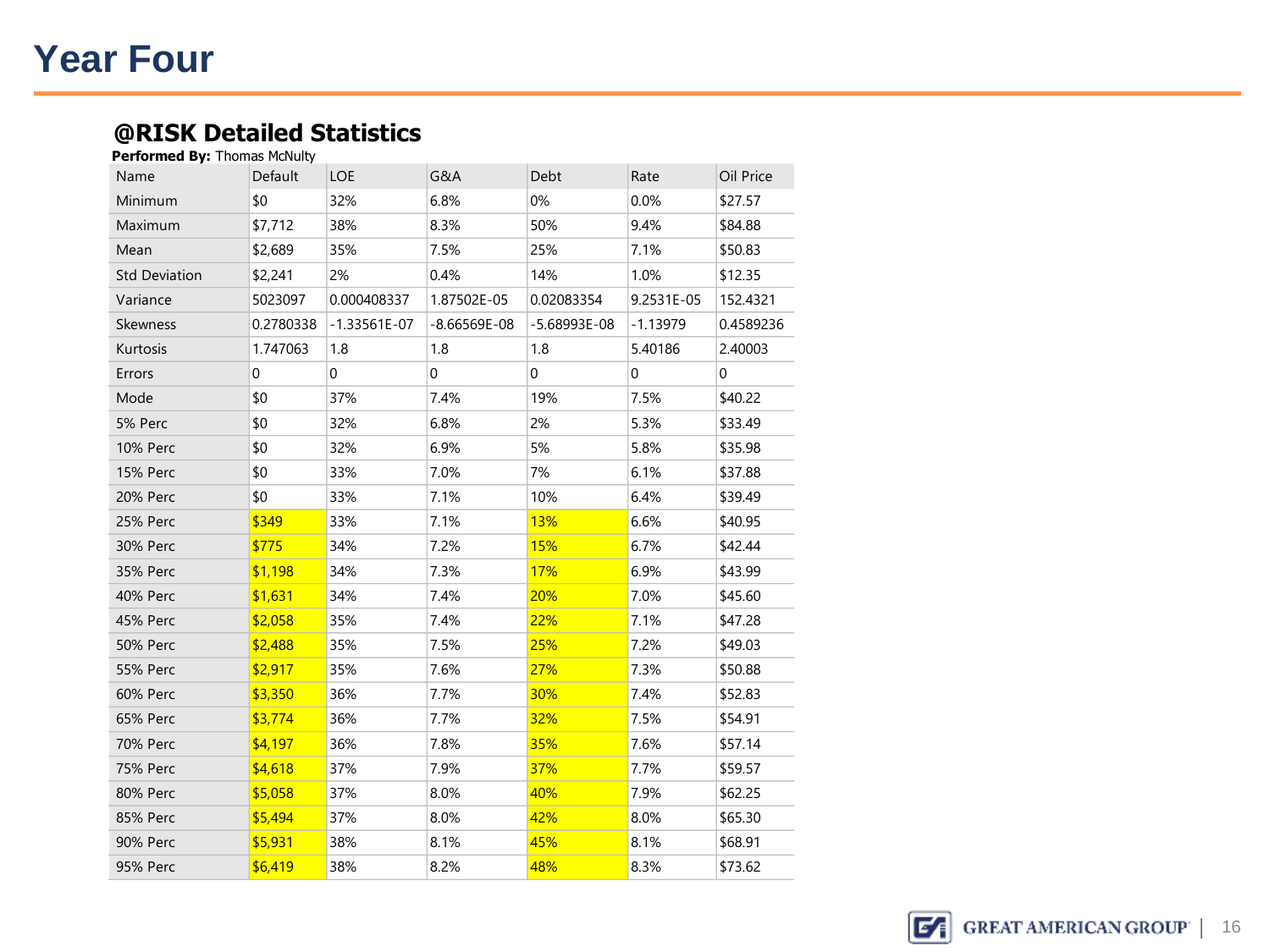| Name               | Worksheet Cell Graph |            | Min     | Mean    | <b>Max</b> | 5%      |         | 95% Errors     |
|--------------------|----------------------|------------|---------|---------|------------|---------|---------|----------------|
| <b>LOE</b>         | Inputs               | <b>B5</b>  | 32%     | 35%     | 39%        | 32%     | 38%     | $\overline{0}$ |
| G&A                | Inputs               | <b>B10</b> | 6.8%    | 7.5%    | 8.3%       | 6.8%    | 8.2%    | 0              |
| Debt               | Inputs               | <b>B12</b> | 0%      | 25%     | 50%        | 2%      | 47%     | $\overline{0}$ |
| Rate               | Inputs               | <b>B14</b> | 0.0%    | 7.1%    | 9.4%       | 5.3%    | 8.3%    | $\sim$         |
| Category: Oil      |                      |            |         |         |            |         |         |                |
| Oil Price   Inputs |                      | <b>B17</b> | \$27.54 | \$50.83 | \$84.88    | \$33.49 | \$73.62 | $\sqrt{0}$     |

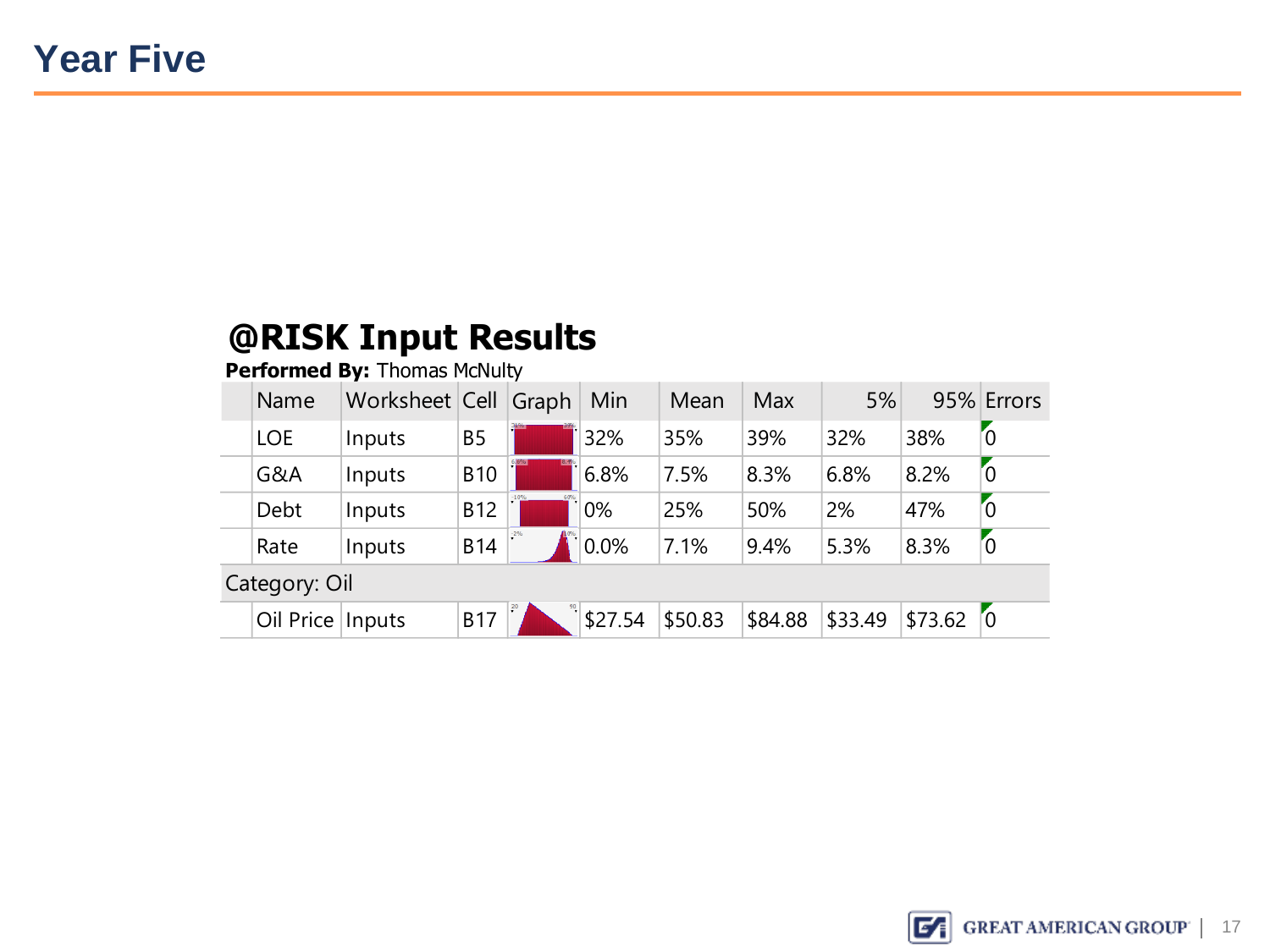### **Year Five**

#### **@RISK Detailed Statistics Performed By:** Thomas McNulty

| <b>CHUHIICU DY.</b> THUHIQS PICNURY |                 |             |                |                  |                |           |
|-------------------------------------|-----------------|-------------|----------------|------------------|----------------|-----------|
| Name                                | Default / 5 LOE |             | G&A            | Debt             | Rate           | Oil Price |
| Minimum                             | \$0             | 32%         | 6.8%           | 0%               | $-1.5%$        | \$27.54   |
| Maximum                             | \$7,399         | 39%         | 8.3%           | 50%              | 9.4%           | \$84.88   |
| Mean                                | \$2,916         | 35%         | 7.5%           | 25%              | 7.1%           | \$50.83   |
| <b>Std Deviation</b>                | \$2,198         | 2%          | 0.4%           | 14%              | 1.0%           | \$12.35   |
| Variance                            | 4829470         | 0.000408337 | 1.87502E-05    | 0.02083354       | 9.25234E-05    | 152.432   |
| <b>Skewness</b>                     | 0.1562664       | 2.29608E-08 | 1.1141E-08     | $-2.38442E - 07$ | $-1.138754$    | 0.4589226 |
| Kurtosis                            | 1.72593         | 1.8         | 1.8            | 1.8              | 5.387331       | 2.400027  |
| Errors                              | $\Omega$        | 0           | $\overline{0}$ | 0                | $\overline{0}$ | 0         |
| Mode                                | \$0             | 37%         | 7.9%           | 3%               | 7.5%           | \$40.22   |
| 5% Perc                             | \$0             | 32%         | 6.8%           | 2%               | 5.3%           | \$33.49   |
| <b>10% Perc</b>                     | \$0             | 32%         | 6.9%           | 5%               | 5.8%           | \$35.98   |
| <b>15% Perc</b>                     | \$13            | 33%         | 7.0%           | 7%               | 6.1%           | \$37.88   |
| 20% Perc                            | \$415           | 33%         | 7.1%           | 10%              | 6.4%           | \$39.49   |
| 25% Perc                            | \$817           | 33%         | 7.1%           | 12%              | 6.6%           | \$40.95   |
| 30% Perc                            | \$1,217         | 34%         | 7.2%           | 15%              | 6.7%           | \$42.44   |
| 35% Perc                            | \$1,617         | 34%         | 7.3%           | 17%              | 6.9%           | \$43.99   |
| <b>40% Perc</b>                     | \$2,025         | 34%         | 7.4%           | 20%              | 7.0%           | \$45.60   |
| 45% Perc                            | \$2,416         | 35%         | 7.4%           | 22%              | 7.1%           | \$47.28   |
| <b>50% Perc</b>                     | \$2,825         | 35%         | 7.5%           | 25%              | 7.2%           | \$49.03   |
| <b>55% Perc</b>                     | \$3,227         | 35%         | 7.6%           | 28%              | 7.3%           | \$50.88   |
| 60% Perc                            | \$3,624         | 36%         | 7.7%           | 30%              | 7.4%           | \$52.83   |
| 65% Perc                            | \$4,026         | 36%         | 7.7%           | 32%              | 7.5%           | \$54.91   |
| 70% Perc                            | \$4,428         | 36%         | 7.8%           | 35%              | 7.6%           | \$57.14   |
| <b>75% Perc</b>                     | \$4,822         | 37%         | 7.9%           | 37%              | 7.7%           | \$59.57   |
| 80% Perc                            | \$5,227         | 37%         | 8.0%           | 40%              | 7.9%           | \$62.25   |
| 85% Perc                            | \$5,628         | 37%         | 8.0%           | 42%              | 8.0%           | \$65.30   |
| 90% Perc                            | \$6,033         | 38%         | 8.1%           | 45%              | 8.1%           | \$68.91   |
| 95% Perc                            | \$6.452         | 38%         | 8.2%           | 47%              | 8.3%           | \$73.62   |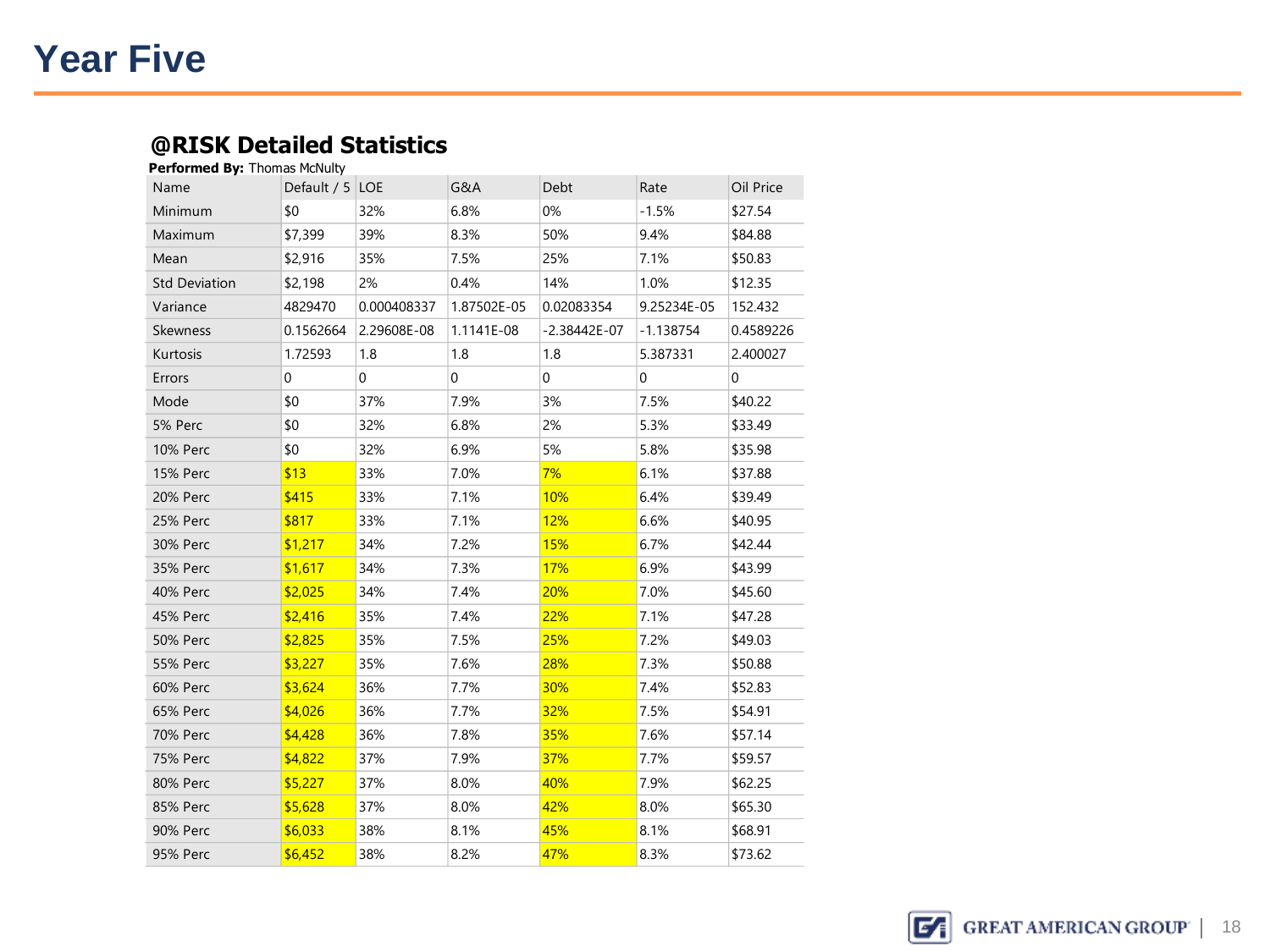- Decline-For the unconventional shale plays the declines are hyperbolic and then exponential. The curve is rapid and steep. It does not in any way lend itself to traditional debt finance structures.
- LOE-Lease Operating Expenses must be managed carefully, but they are almost never the issue. In general, they have been coming down.
- G&A-Leaner operators do better, and will continue to do so.<br>• Leverage-This type of cash flow profile does not lend itself to
- Leverage-This type of cash flow profile does not lend itself to leverage of any kind.
- Rate-Even with reasonably low interest rates, debt can often still be a problem.
- Prices-For debt capital it is essential to model for lower rather than higher prices.

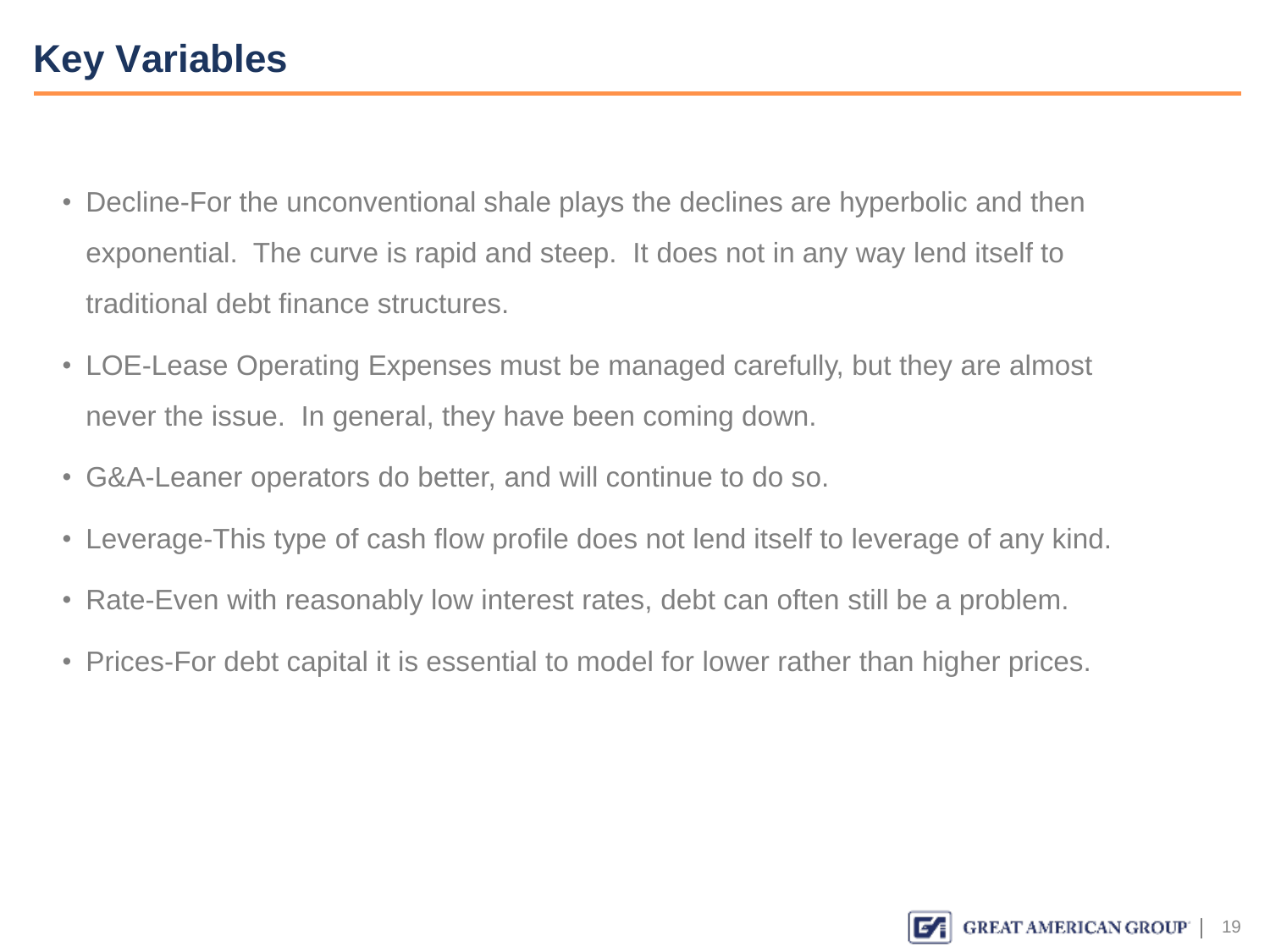- Year One-No default occurred in the simulations.
- Year Two-Debt levels of 35% triggered modest default outcomes.
- Year Three-Debt levels below 20% triggered some default outcomes.
- Year Four-Even in the mid-teens, there were events of default.
- Year Five-By Year Five, even levels below 10% caused some occurrences of default.
- The cumulative probability of default is shown here:

| During Year 1 | $0.0\%$  |
|---------------|----------|
| By Year 2     | $3.4\%$  |
| By Year 3     | $12.2\%$ |
| By Year 4     | $17.8\%$ |
| By Year 5     | $26.3\%$ |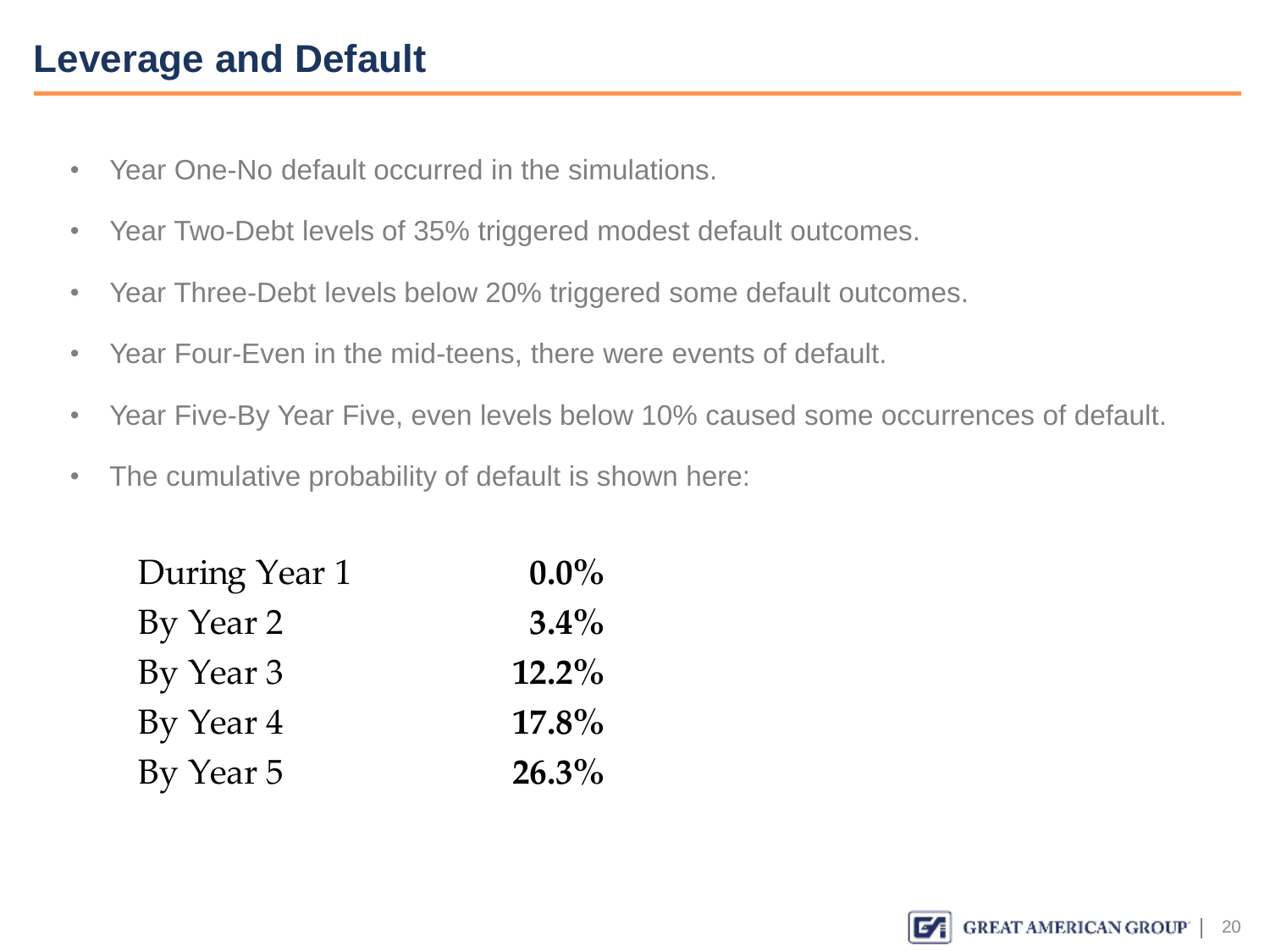- Volatility
- Steep Declines
- Mean Reversion

### **So What works?**

- Lend to the last well. • Lend to the last well.
- Lend to mean-reversion in prices and you might not get into trouble.
- Understand that Debt is a call option on equity.
- If you have to hedge to borrow, then do not borrow!
- Mix in some conventional production.
- Just because you can borrow doesn't mean that you should.